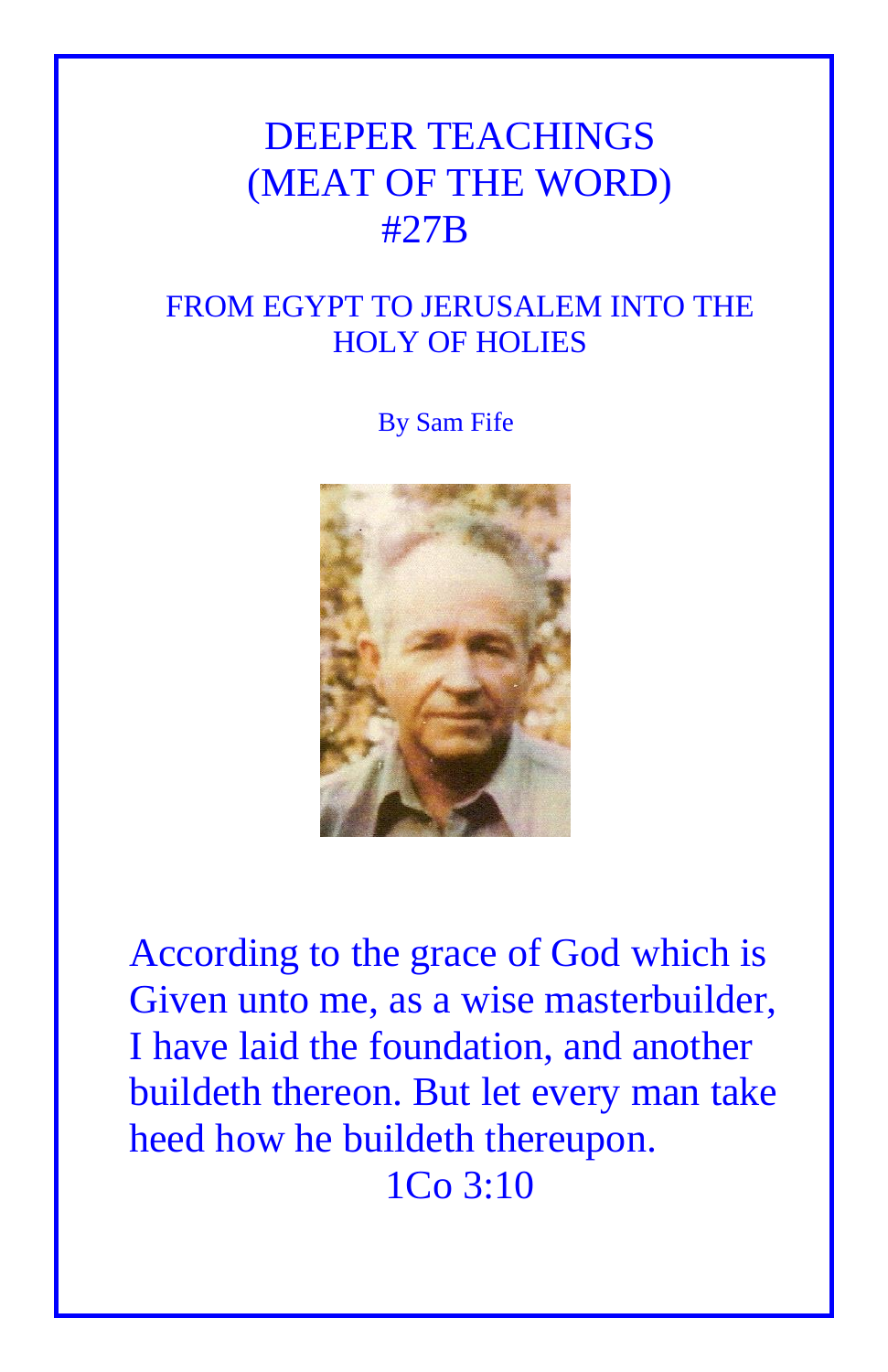### **FROM EGYPT TO JERUSALEM INTO THE HOLY OF HOLIES Page 2-11**

### **FROM EGYPT TO JERUSALEM-THE TABERNACLE OF GOD Page 12-25**

In this study we are going to take up our journey just past the Brazen Laver and go into the Holy of Holies. But before we do, let us briefly review the truths we have learned as a foundation for going on.

1. The Old Testament was the age of Prophecy, the New Testament is the age of fulfillment.

2. Old Testament fleshly Israel was a type and prophecy of New Testament spiritual Israel, which spiritual Israel we an.

3. Old Testament Israel's physical Tabernacle and Temple were but types of God's spiritual Temple

4. Old Testament Israel's one day of atonement each year was but a type of the true day of atonement we are partaking of, which lasts from the time Jesus shed his blood at Calvary until God's plan for bringing us back into at-one-ment with Him has been completed.

5. Their journey in their High Priest from outside the Gate of the Tabernacle into the Holy of Holies was a type of our journey in Christ, our High Priest, from our lost condition, out in the world, outside from Gods True Tabernacle, to the measure of the Stature of the Fulness, of Christ, and thus into the Holy of Holies.

6. As we began that journey we saw the High Priest put his hand on the head of the lamb that was to be slain and this placed all the people in the lamb. Even so, when we accept Jesus as our Savior we are spiritually placed by God into the death of the lamb.

7. Then the High Priest took the blood of the lamb in his hand, and now all the people are in the High Priest. Even so, when we by faith have partaken of the death of the true lamb Jesus, we are then in Christ our High Priest.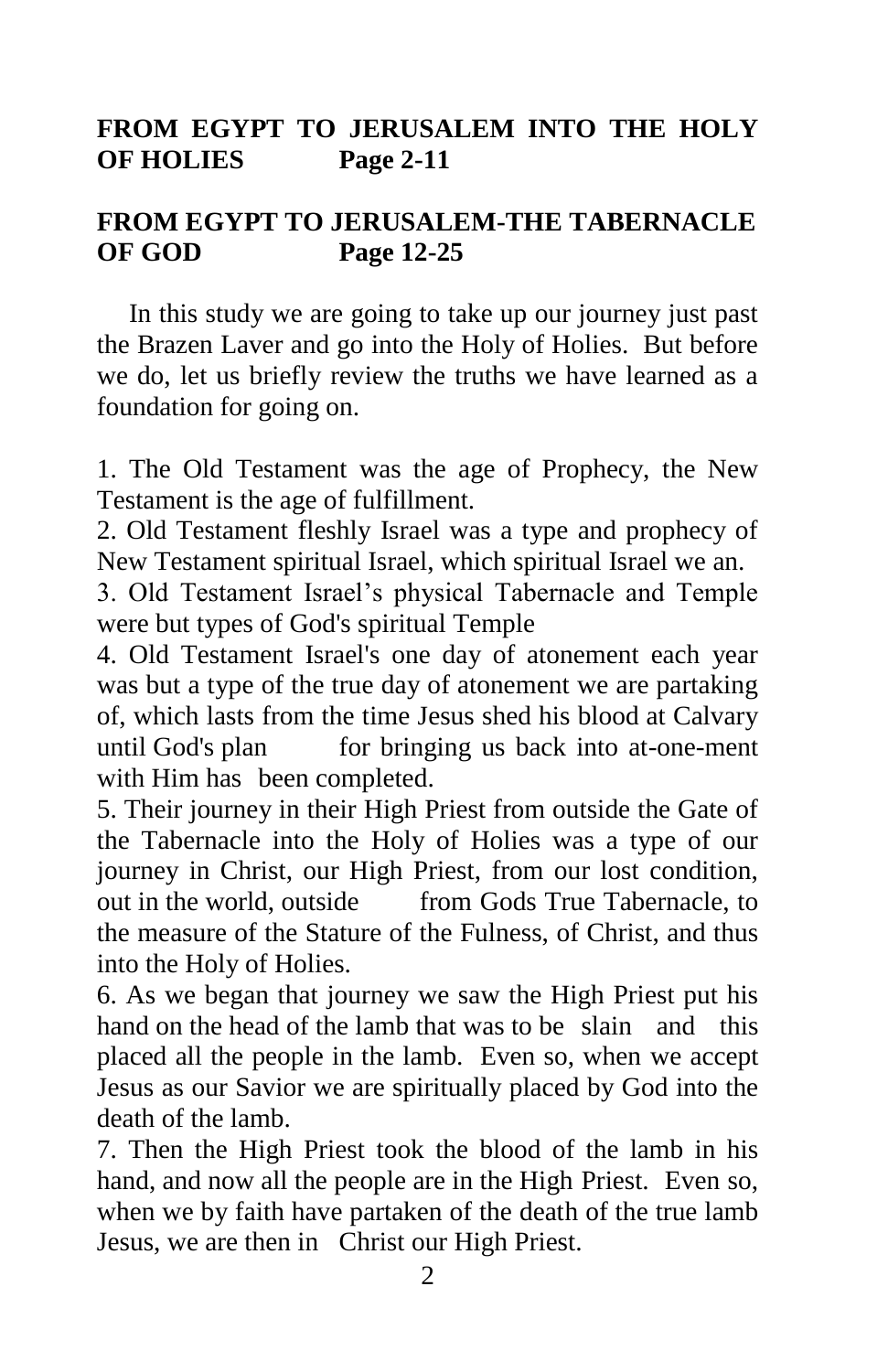8. After that, all the people in the High Priest entered through the gate of the Tabernacle into the Outer Court. This is a type of those of us who are in Christ our High Priest after we have partaken of the death of the lamb through conversion and regeneration (being born again), entering into, through the gateway of water Baptism, the Outer Court of God's Tabernacle. This consists of the formalistic, ritualistic, Outer Court Christianity we go through when we join the Visible Church Organization through the gateway of Water Baptism. 9. Here in the Outer Court we learn the Altar of Burnt Offering truth, or the atonement truth, that Christ suffered the fires of hell to pay for our sins, just as the lamb that was slain outside the gate had its flesh burned up on the altar of burnt offering.

10. Then we came to the Brazen Laver where we stopped in our last issue, after learning that it speaks to us of the great truth that after we are converted and in Christ our High Priest we still must have our feet washed. We learned that the Head of the High Priest was a type of Jesus the Head of the body, but the body of the High Priest was a type of us, the body of Christ, and that the High Priest's stopping to wash his hands and feet at the Brazen Laver before going on into the Holy Place proclaims that the body of Christ, after conversion and getting in Christ, still must have its feet washed, its walk cleaned up, till we have come to the Holiness of Christ. For the New Testament still says to Christians, "Without Holiness, no man shall see the Lord."

 In the next study, we will learn that the reason Jesus instituted foot washing in the Communion was to visibly and symbolically proclaim that after one has accepted the body and the blood (the bread and wine) they still must have their feet washed, their walk cleaned up. God's plan for accomplishing this is for us to spiritually do it in the communion. As I minister to you, I help you clean your walk up and as you minister to another, you help him clean his walk up, until the whole body of Christ one day has its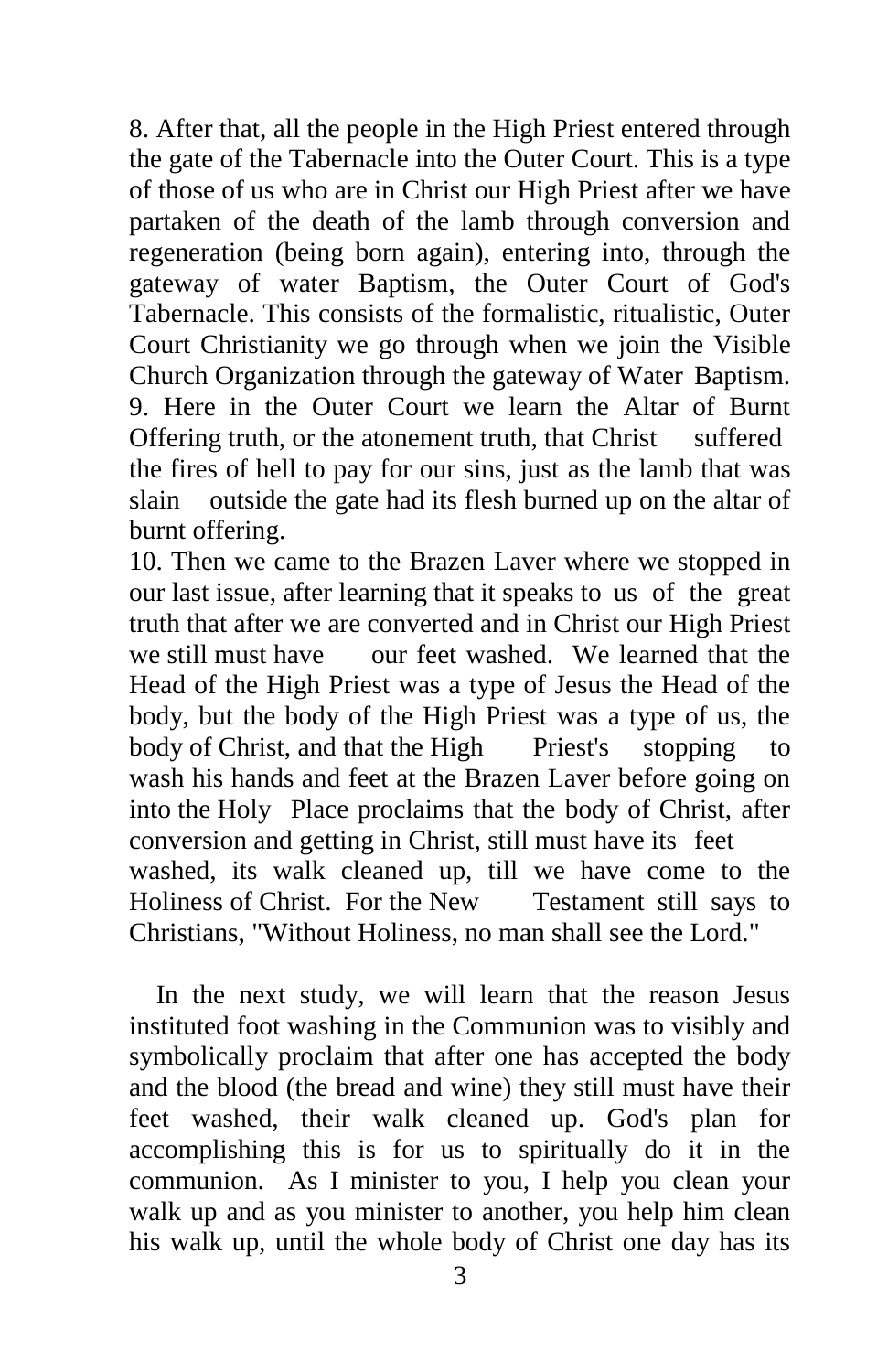feet completely washed, and we have come to High Holiness.

 This brings us to the end of our journey through the Outer Court and we are ready to enter into the Holy Place. This Holy Place represents the supernatural life in the Spirit that we enter into through the doorway of the Baptism of the Spirit of which the entrance to the Holy Place, called the door, was the type.

 Here we leave behind the ritualistic, formalistic, outer court Christianity and enter into a far holier place where we leave behind form and ritual and begin to experience the supernatural realities that are given to us in the Spirit.

 Here the first piece of furniture that we see on our right is the Holy Table of Shewbread. This speaks to us of the Hidden Manna that Jesus is talking about in Revelation 2:17 when he says, "To him that overcometh will I give to eat of the hidden Manna." This is that Spirit of the word, the hidden truths behind the letter that one can never see until they have received the Baptism of the Spirit and entered into the Holy Place. This is why across the land today as the Baptist and Methodist, Episcopalian and Lutheran Preachers receive the Baptism of the Spirit, the first thing they shout is "My Bible has become a new book to me." Of course it has. They have begun to feed on the hidden Manna, the Holy Table of Shewbread, for they have at last entered into the Holy Place. No longer does the letter satisfy, but they must have the spiritual meat. No longer can they walk in the flesh, but they must walk in the Spirit. Like the beloved Paul, they look no longer on the seen things, but the unseen things.

 The second piece of furniture that we see on our left in the Holy Place is the seven-branched Candlestick. This is a type of the seven-fold gifts and operations of the Spirit of God which are available to us only after we have received the Baptism of the Holy Spirit and entered into the Holy Place. This is why the denominational ministers cannot speak in tongues or experience any of the nine gifts of the Spirit listed in I Corinthians 12. It is because he has never left the outer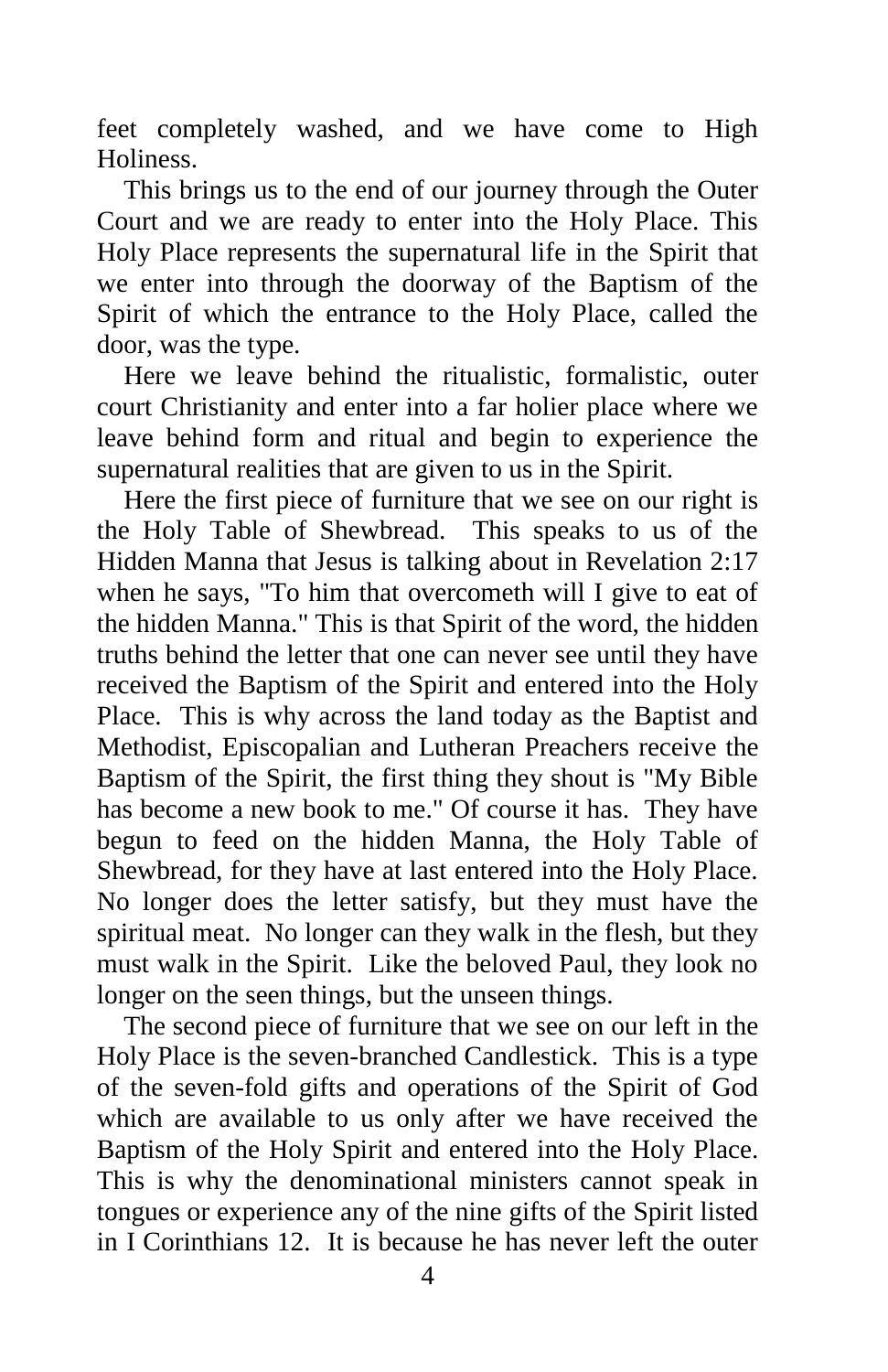court where he seeks to serve God with his natural talents and abilities sharpened by University and Seminary courses, and entered through the doorway of the Baptism of the Holy Spirit into the Holy Place. Like Paul of old, he needs to count them all but dung and fall on his knees and let Jesus lead him through the doorway of the Baptism of the Holy Spirit into the Holy Place where natural gifts and talents are replaced by the supernatural sevenfold gifts and operations of the Spirit of God.

 You will notice as you study the scriptures that everything else in the Holy Place is made out of wood overlaid with gold, but the Golden Candlestick was made out of Pure Gold, for it is symbolic of the Pure, Perfect, Holy Spirit and His seven fold gifts and operations.

 God does not take us into the Holy Place only that we might eat hidden manna or experience gifts of the Spirit, and speak in tongues and get a blessing. He feeds us on the hidden manna that we may grow strong, and he gives us the seven fold power of the Spirit that we might have the power to go on to the next piece of furniture in the Holy Place, which is the Golden Altar of Incense.

 It was here on the Golden Altar of Incense that the High Priest must daily place incense, a material substance, and bum it up until it was no longer a material substance, but spiritual odors which waft into the Holy of Holies, into the presence of God. And it is here, after the hidden manna has given us strength, and the seven-branched candlestick has given us power, that we must lay ourselves down on the Golden Altar of Incense in full surrender to God, and let him take us through the purifying fires of testing, until all the flesh, all the dross, all the materialism, has been burned out of us and we are no longer a fleshly material being, but a spiritual being ready to move into the Holy of Holies, into the Presence of God.

 This Altar, too, was overlaid with Gold. For Gold is symbolic of the perfect nature of God. Just as gold is the perfect metal that cannot be tarnished, so God's nature is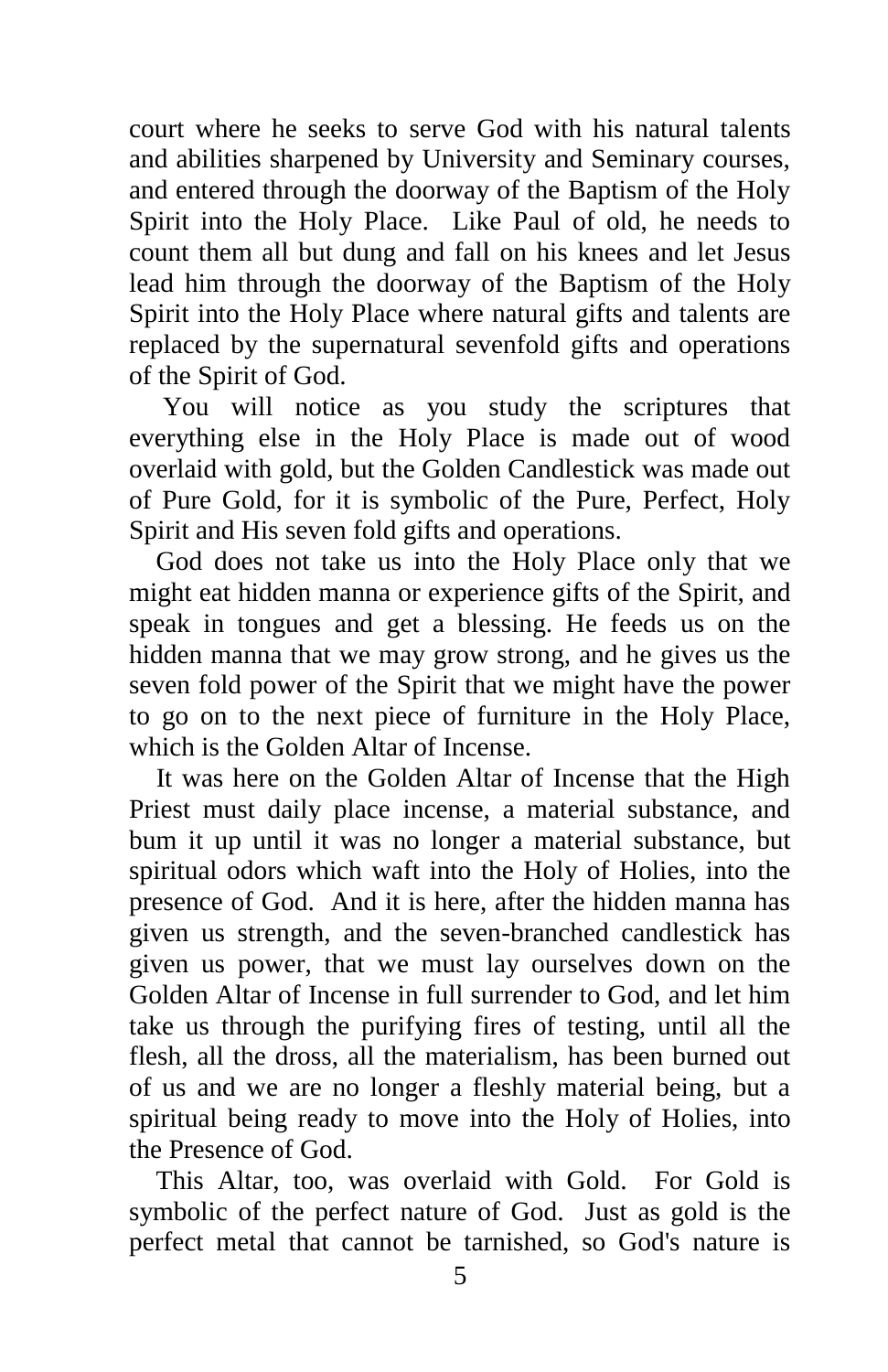perfection and it cannot be tarnished. It is here that we must come up to the Gold standard. No longer can we accept the doctrine, "Nobody can be perfect." Here we must fulfill the words of Paul in Hebrews six, "Let us go on unto perfection." Here we must go on to the measure of the stature of the fullness of Christ. The Veil that covered the entrance to the Holy of Holies, which is the third and last stage of our journey, was interwoven throughout with Cherubims which proclaim to us the great truth that angels stand guard at the entrance to the Holiest of all and no one will be given the revelation or anointing that will take them in until they have first laid down on the Golden Altar of Incense and had all the flesh and dross burned out of them so that they are worthy to enter in. This is the next step for many of us who have been in the Holy Place for many years. We have feasted on the Hidden Manna. We have partaken of the power of the seven branched candlestick. It is time for us to go on to the golden altar, and present our bodies in full surrender, a living sacrifice, that we might go on to perfection and enter into the Holy of Holies.

 This is why there is a message going forth in the earth today that it is time to go on to perfection, to the measure of the stature of the fullness of Christ.

 When we have done this and enter into the Holy of Holies, we come to the Ark of the Covenant, over which we find the Mercy Seat of God. By this we do not mean a chair or throne upon which God sat, but we mean the seat, the center of God's mercy. A county seat is called such because it is the center or headquarters for the whole county. Even so, the seat, the center of God's mercy, is found in the Holy of Holies over the Ark of the Covenant.

 In order to know what the Ark of the Covenant in the Holy of Holies is, we first need to know what the Ark of the Covenant is and where the Holy of Holies is.

 Most of God's children have been laboring under a misconception of where the Holy of Holies is, because they have imagined that God exists in a physical form and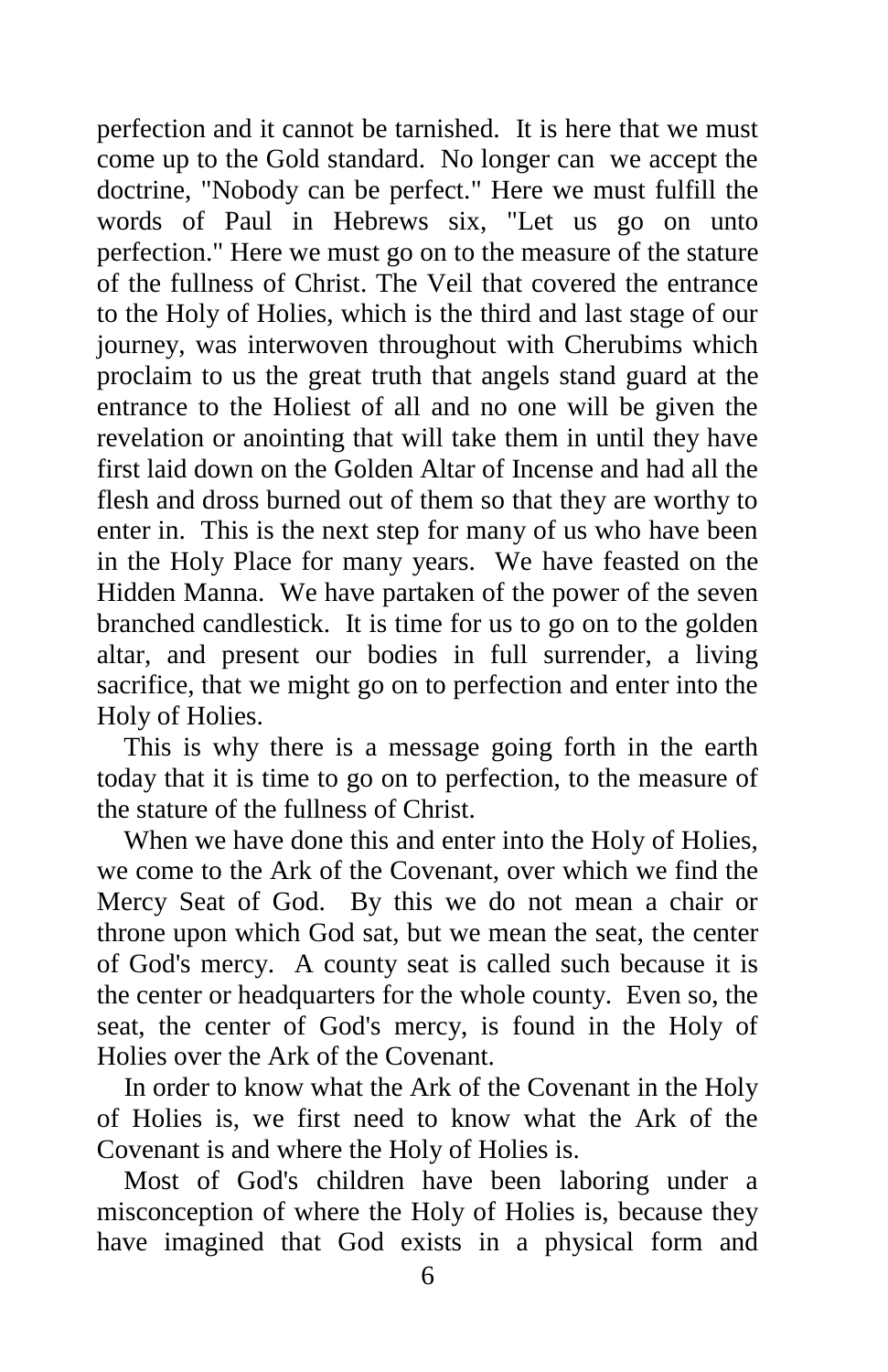therefore lives in a physical place somewhere far out in space, and that place is the Holy of Holies where God dwells.

 It is true that God dwells in the Holy of Holies, but it is not some physical place where He dwells in a physical form, for the one truth that all theologians who know anything about God agree on is that God does not exist in a physical form. He is the Omnipresent Spirit which fills this whole universe, which our scientists tell us is so big that there are more worlds out there than there are individual grains of sand on all the beaches in all the world. The Bible says our God is above all and through all and in all. You cannot take a God that big: and put him in a physical form. If it was 100 miles wide and one hundred miles high, it would still be too small for him. David thought to build Him a house one day, but God said, "The heavens are my throne, and the earth is my foot stool. What house will ye build that can contain me?" Nay, our God does not exist in a physical form nor dwell in one physical place. He is everywhere. Above all, in all, and through all, and everywhere that He is He dwells in the Holiness of His own nature, and that is His Holy of Holies in which He dwells.

When the children of Israel were traveling through the wilderness, God dwelled in their midst, but He did not dwell in the camp, He dwelled in the Tabernacle, in the Holy of Holies. The camp of Israel surrounded the Tabernacle. Three tribes on the east, three on the west, three on the north, and three on the south. But God did not dwell in the camp, that was just the shell which surrounded the Holy of Holies in the Tabernacle where God dwelled.

 Neither did he dwell in the outer court. That was only a place Israel passed through in the High Priest on the Day of Atonement to get back to where God did dwell, the Holy of Holies.

 Neither did God dwell in the Holy Place, that was only a second place Israel in the High Priest went through to get back to where God did dwell. God did not leave His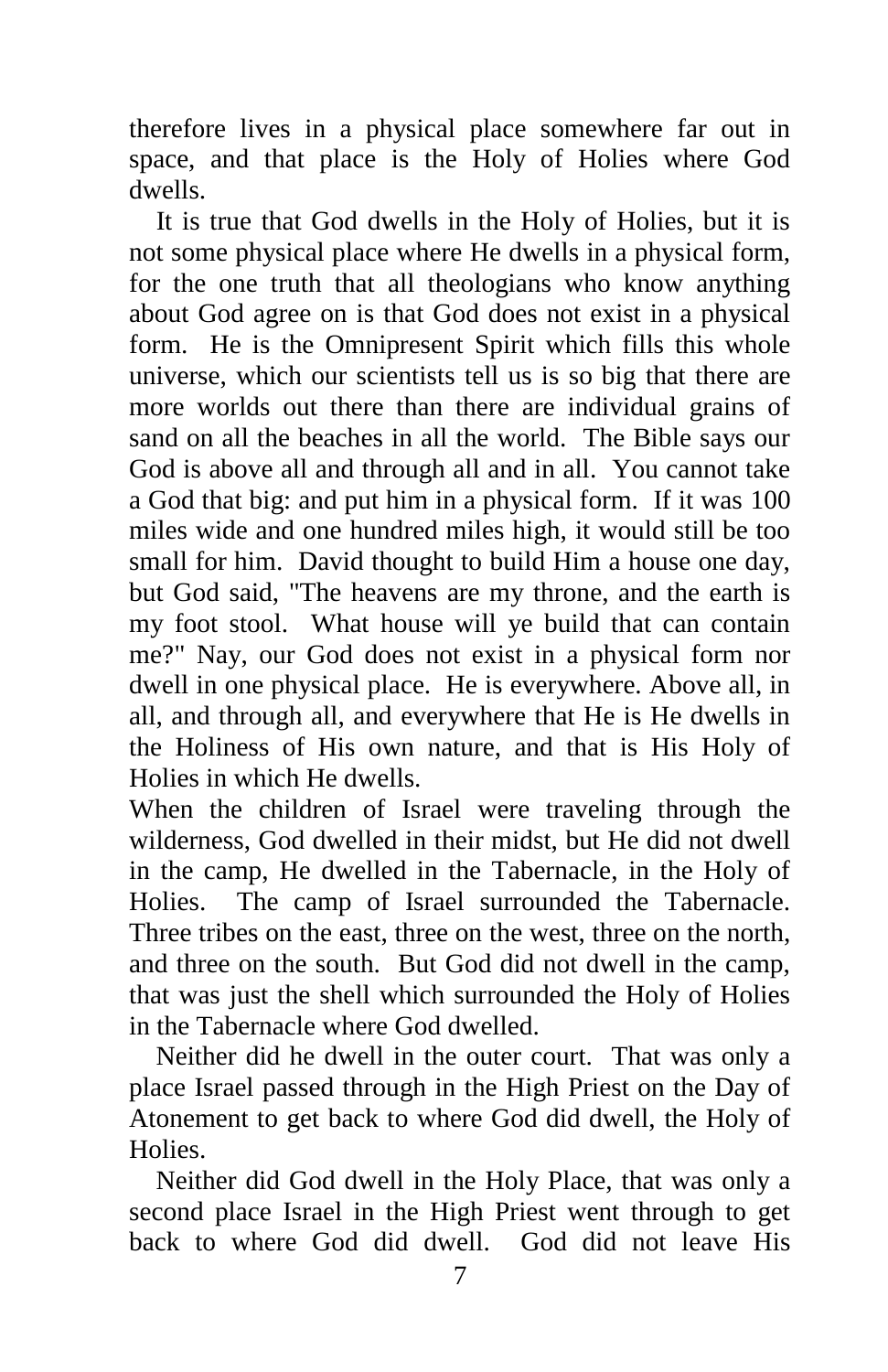dwelling place, the Holy of Holies, and go out and dwell in the camp of Israel. But He sent His High Priest outside the gate of His Tabernacle to meet the people so that the people could spiritually get in the High Priest, and in him travel all the way through the Tabernacle into the Holy of Holies, the Dwelling Place of God.

 Even so, as we travel on our journey toward our promised land, God does not dwell in the camp, either the Baptist camp, or the Pentecostal camp, or the Methodist camp, or any other camp. That is only the shell from which God draws the people unto Himself.

 Neither does He dwell in the outer court. That is only a stage we pass through in Christ our High Priest as we journey toward the Holy of Holies. Neither does He dwell in the Holy Place. That is only another stage we pass through in Christ our High Priest where we eat hidden manna and partake of the gifts and operations of the Spirit of God to give us strength and power to go on into the Holy of Holies where God does dwell. Nay, God dwells in the Holiness of his own Nature. He could never come out of that Holy of Holies and dwell on the plane of our fallen nature. But He could send forth His High Priest, Jesus, who left the Holy of Holies, who came down in His nature to our level, so that we could get in Him, in Christ, and travel in Him all the way through the outer court, through the Holy Place, past the Golden Altar of Incense into the Holy of Holies, to the measure of the stature of the fullness of Christ, so that we are dwelling in His nature and His nature is in us. Then will we be in His Holy of Holies, having fellowship with Him throughout eternity. This is what the Bible means in Philippians 2:6-7 when it says that Jesus, before He came into the earth, was in the form of God (had the very nature of God) but He counted it not a thing to be grasped or held onto. But emptied Himself, (came down in His nature) and took on Him not even the nature of angels, but took on Him the seed of Abraham's nature, so that we might get In Him, In Christ, and travel in Him back into the Holy of Holies (the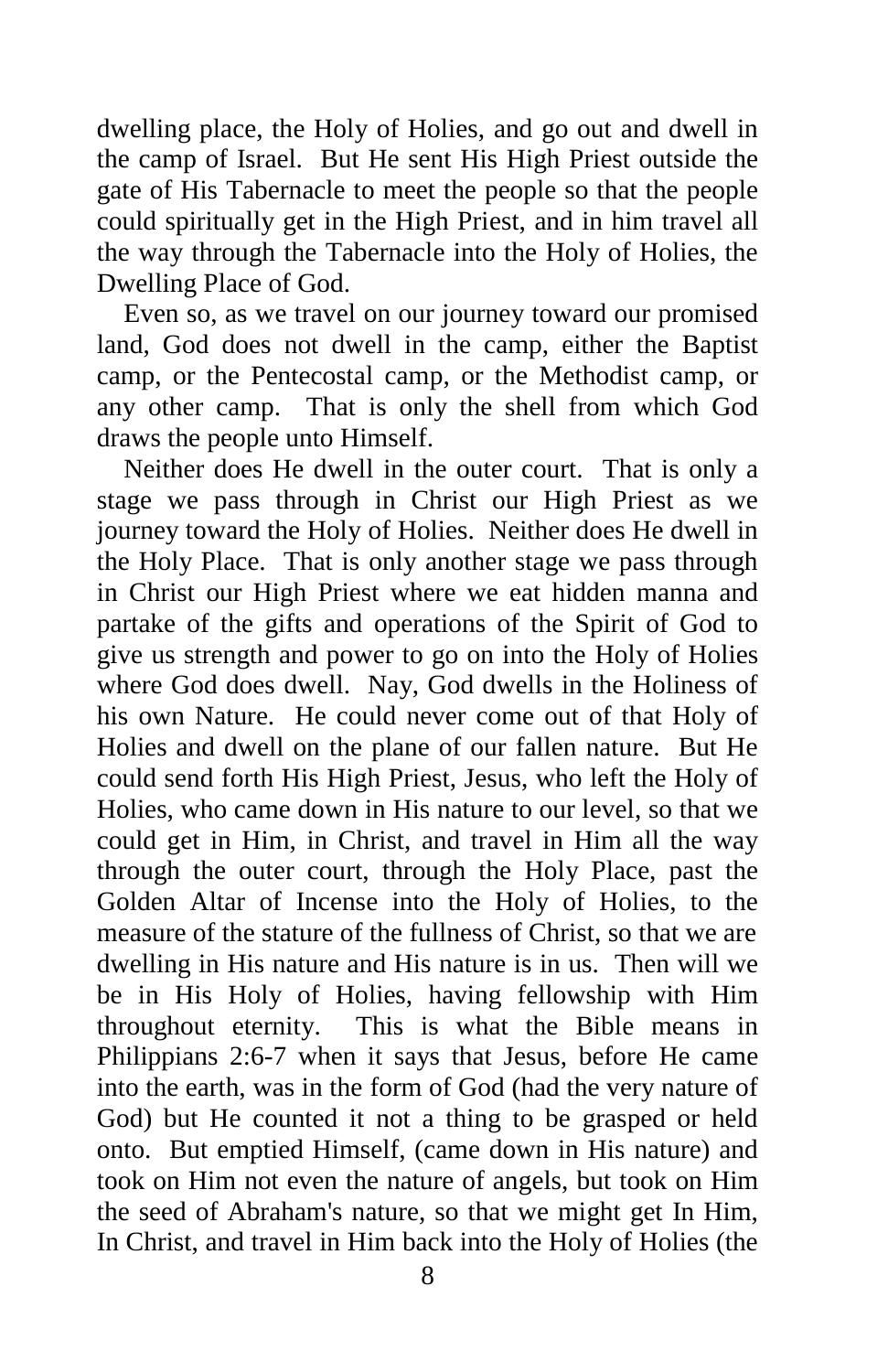nature of God in us, and we in the nature of God) and dwell there in full fellowship with the Father forever. Jesus was dwelling in the Holy of Holies, in the very nature of God. But He counted it not a thing to be grasped or held onto, but He emptied Himself and came down in His nature to our level, sent out of the Holy of Holies by the Father, so that we could get In Him outside the gate of the Tabernacle. Then in Him we could go back into the Holy of Holies and dwell in the Nature of God forever.

 Now that we have seen where the Holy of Holies is, let us go on to see what the Ark of the Covenant is, and then we will understand why the mercy seat, the center of God's mercy, is over the Ark of the Covenant, in the Holy of **Holies** 

 The Ark of the Old Testament Covenant was a big, boxlike affair that looked like a cedar chest. It was the symbol that God gave Israel of the Old Testament Covenant or contract that God made with Israel. As such, it was only a type of the symbol of the New Testament Covenant or contract that Jesus brought. When Jesus came, he came with a new covenant or contract. God also gave a new ark or symbol of that covenant. The symbol or ark of the Old Covenant was a cedar chest. But the new symbol or ark of the New Testament covenant was, "The Name of Jesus." Old Testament Israel went forth with an ark, but Jesus said to us, "Go forth in My Name." In my name you shall cast out devils; In my name you shall heal the sick. In my name you shall speak in new tongues, and whatsoever you ask In My Name, it shall be done unto you

 And when He said, "In my name," he did not mean J-E-S-U-S. There is no power in J-E-S-U-S. For in the Scripture the name is always only symbolic of the nature. Therefore, when he said, "In my name," he meant, "In His nature." One can stand before a demon possessed person all day long and say, "In the name of Jesus," but if they are not standing in the nature of Jesus, in the nature of faith, in the nature of love, in the nature of compassion, the demons will only laugh at them,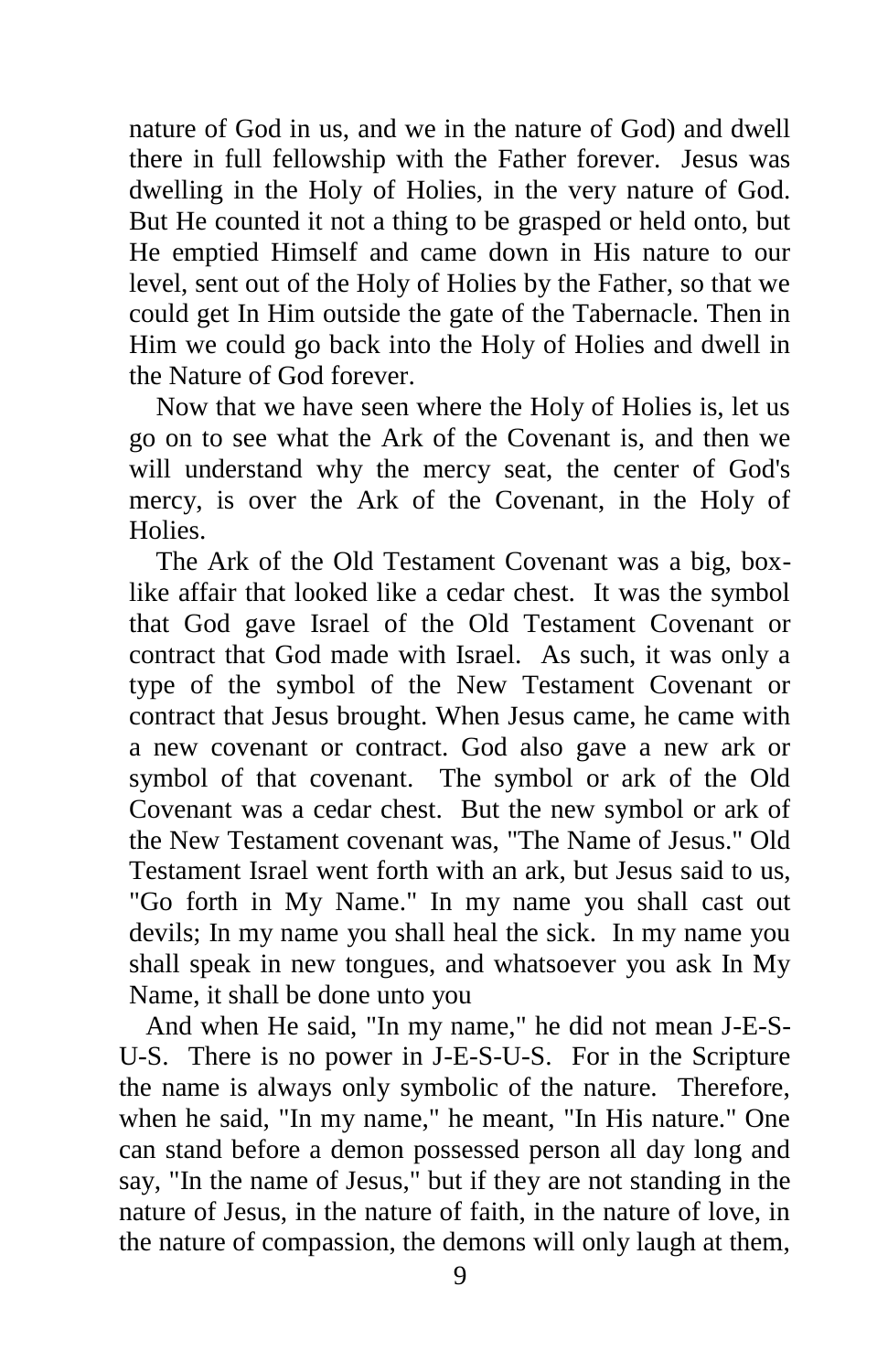and they may do them as they did to the seven sons of Sceva, who tried to use the name without being in the nature. They may cause the demon-possessed person to tear off their clothes and run them out naked. But when one stands In the Nature of Jesus and commands, then the demons must come out and flee away.

 So Israel was sent forth with an Ark. But we are sent forth In the name (the nature) of Jesus. When the ark was with them, God's anointing was there, but it is when we are In the name that God's anointing is on us. Thus, when we, In Christ our High Priest, have traveled through the Tabernacle, through outer court Christianity, through the Holy Place, past the Golden Altar of Incense, and are come to the measure of the stature of the fullness of Christ, and are dwelling in the nature of Jesus, and the nature of Jesus in us, then the ark of the covenant will be resting in the Holy of Holies and we will have come to the seat of God's mercy, there to dwell with Him in His nature, in His Holy of Holies forever.

 This Ark of the Covenant was made out of wood, overlaid with gold, "Inside and Outside." Wood is symbolic of man, but gold is symbolic of the perfect nature of God. Thus, it is gloriously signified that when we are come to this point, we will not lose our individuality. You will still be you, but you overlaid inside and out with the perfect nature of God.

 One last truth and we close this study. The Holy Place could not be seen into from outside the gate of the Tabernacle. It could only be seen after one had gotten into the Outer Court. Neither could the Holy of Holies be seen from in the Outer Court. It could only be seen after one entered into the Holy Place. Even so, when I was lost and undone, outside the gate of God's Tabernacle, I could not see a Holy Place where there was hidden manna and precious gifts of the Spirit. All I could see was the formalistic, ritualistic, visible church. It was only after I was saved and in the Outer Court, pastoring a Baptist Church, that the Lord led me to look up, one day and I saw a Holy Place of life in the Spirit, and hidden manna and speaking in tongues, prophecy,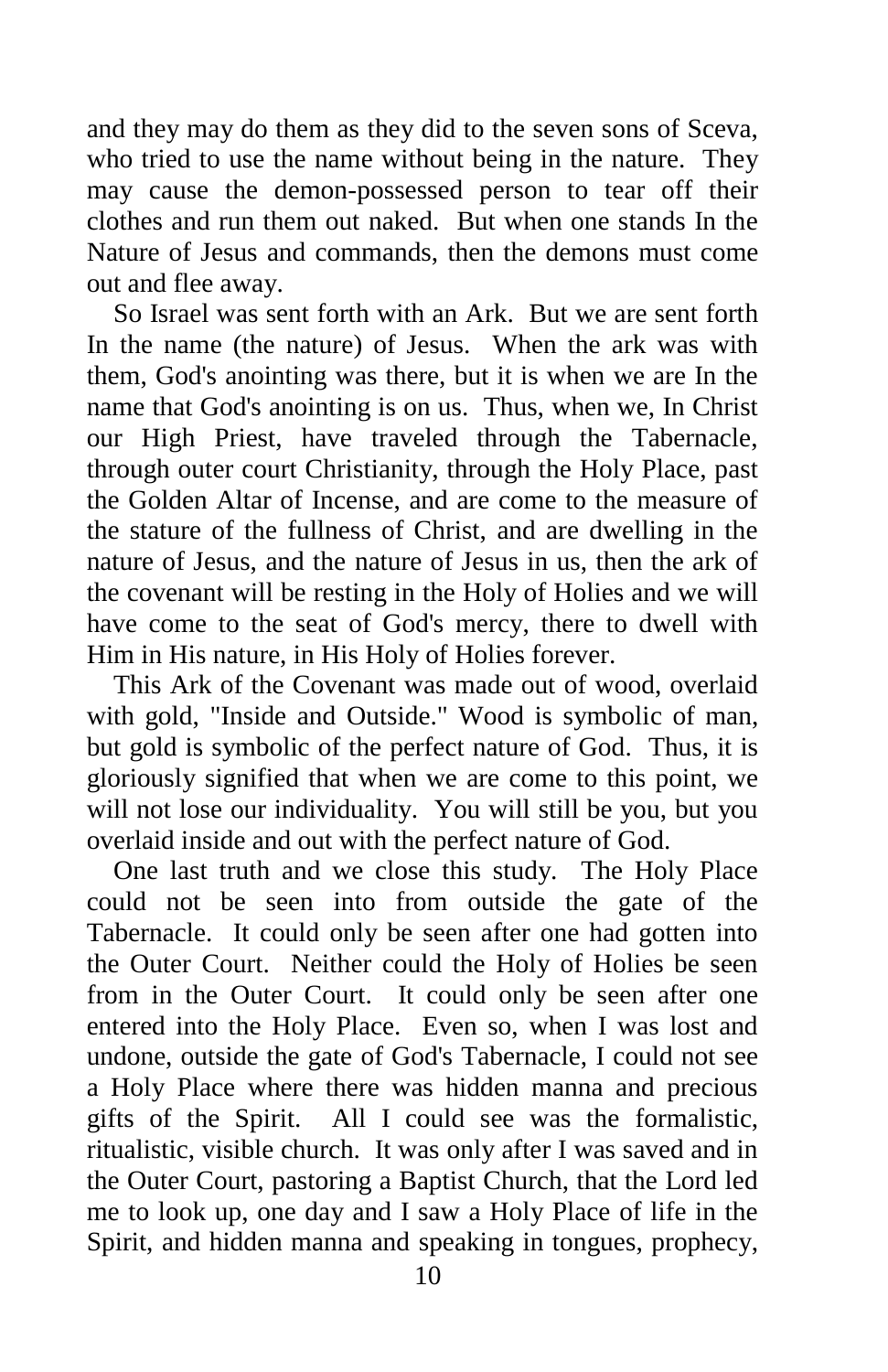and all the rest. In spite of the protest of my Baptist brethren I said, "Lord, I must go in," and through the doorway of the Baptism of the Spirit I entered in.

 Then, too, from the outer court I could never have seen the Holy of Holies. It was only when I had entered into the Holy Place and was rejoicing in hidden manna and gifts of the Spirit as though they were the ultimate that one day I looked up and there in Ephesians four in the scriptures I saw a Holier Place than the one I was in, even the Holy of Holies, a place where I could go on to the measure of the stature of the fullness of Christ. My Pentecostal Brethren then protested that I could not go into this place, but again my heart cried, "Lord, I must go in." And by His grace, I shall. "Wherefore, seeing we have such a great hope, let us lay aside every weight and the sin which doth so easily beset us, and enter into that which is within the veil, whither the forerunner is for us entered even Jesus, made an High Priest forever, after the order of Melchisedec." Amen.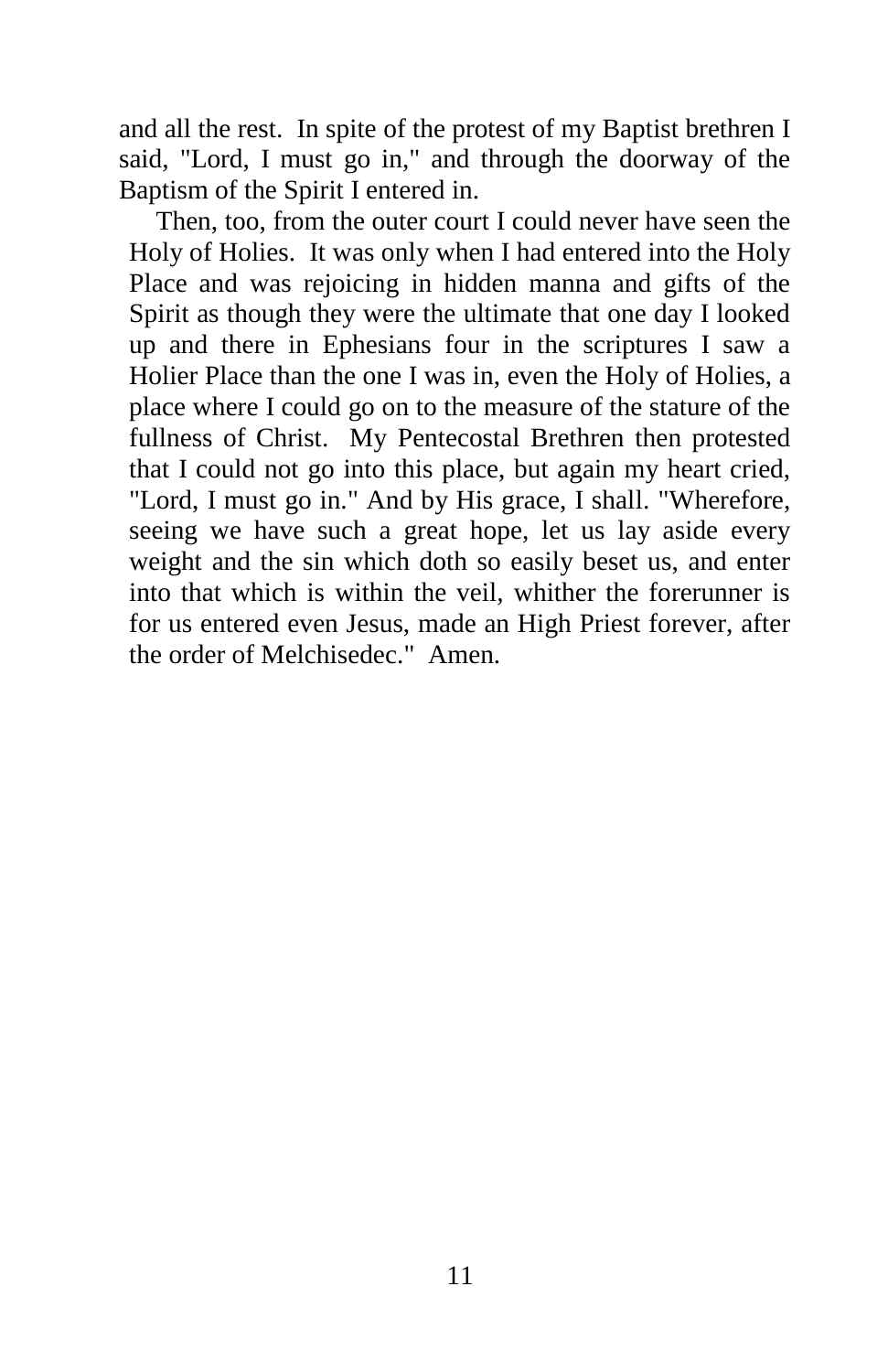#### FROM EGYPT TO JERUSALEM--THE TABERNACLE OF GOD

Exodus 25:1-40 And the LORD spake unto Moses, saying, [2] Speak unto the children of Israel, that they bring me an offering: of every man that giveth it willingly with his heart ye shall take my offering. [3] And this is the offering which ye shall take of them; gold, and silver, and brass, [4] And blue, and purple, and scarlet, and fine linen, and goats' hair, [5] And rams' skins dyed red, and badgers' skins, and shittim wood, [6] Oil for the light, spices for anointing oil, and for sweet incense, [7] Onyx stones, and stones to be set in the ephod, and in the breastplate. [8] And let them make me a sanctuary; that I may dwell among them. [9] According to all that I shew thee, after the pattern of the tabernacle, and the pattern of all the instruments thereof, even so shall ye make it. [10] And they shall make an ark of shittim wood: two cubits and a half shall be the length thereof, and a cubit and a half the breadth thereof, and a cubit and a half the height thereof. [11] And thou shalt overlay it with pure gold, within and without shalt thou overlay it, and shalt make upon it a crown of gold round about. [12] And thou shalt cast four rings of gold for it, and put them in the four corners thereof; and two rings shall be in the one side of it, and two rings in the other side of it. [13] And thou shalt make staves of shittim wood, and overlay them with gold. [14] And thou shalt put the staves into the rings by the sides of the ark, that the ark may be borne with them. [15] The staves shall be in the rings of the ark: they shall not be taken from it. [16] And thou shalt put into the ark the testimony which I shall give thee. [17] And thou shalt make a mercy seat of pure gold: two cubits and a half shall be the length thereof, and a cubit and a half the breadth thereof. [18] And thou shalt make two cherubims of gold, of beaten work shalt thou make them, in the two ends of the mercy seat. [19] And make one cherub on the one end, and the other cherub on the other end: even of the mercy seat shall ye make the cherubims on the two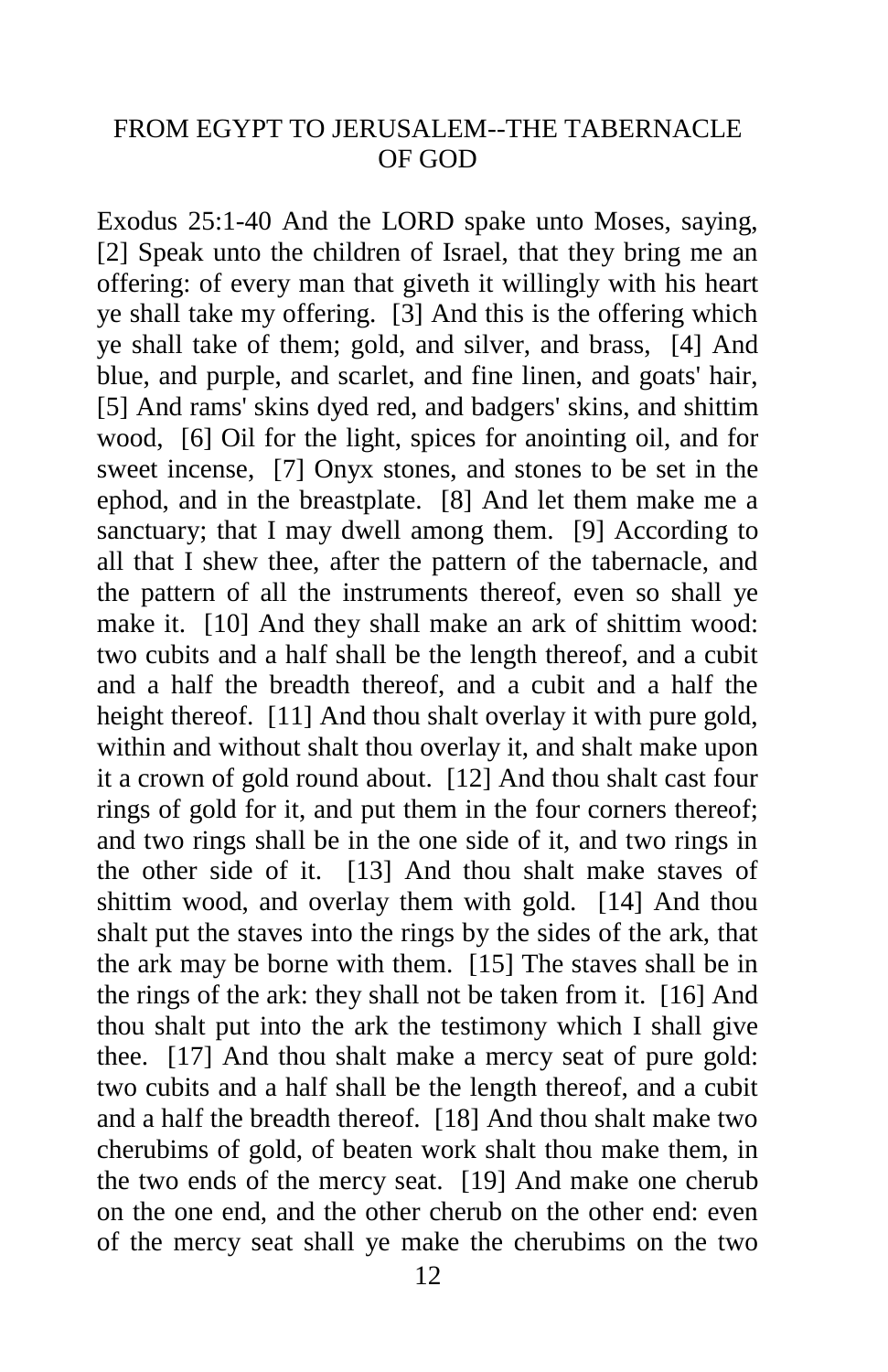ends thereof. [20] And the cherubim shall stretch forth their wings on high, covering the mercy seat with their wings, and their faces shall look one to another; toward the mercy seat shall the faces of the cherubims be. [21] And thou shalt put the mercy seat above upon the ark; and in the ark thou shalt put the testimony that I shall give thee. [22] And there I will meet with thee, and I will commune with thee from above the mercy seat, from between the two cherubims which are upon the ark of the testimony, of all things which I will give thee in commandment unto the children of Israel. [23] Thou shalt also make a table of shittim wood: two cubits shall be the length thereof, and a cubit the breadth thereof, and a cubit and a half the height thereof. [24] And thou shalt overlay it with pure gold, and make thereto a crown of gold round about. [25] And thou shalt make unto it a border of an hand breadth round about, and thou shalt make a golden crown to the border thereof round about. [26] And thou shalt make for it four rings of gold, and put the rings in the four corners that are on the four feet thereof. [27] Over against the border shall the rings be for places of the staves to bear the table. [28] And thou shalt make the staves of shittim wood, and overlay them with gold, that the table may be borne with them. [29] And thou shalt make the dishes thereof, and spoons thereof, and covers thereof, and bowls thereof, to cover withal: of pure gold shalt thou make them. [30] And thou shalt set upon the table shewbread before me alway. [31] And thou shalt make a candlestick of pure gold: of beaten work shall the candlestick be made: his shaft, and his branches, his bowls, his knops, and his flowers, shall be of the same. [32] And six branches shall come out of the sides of it; three branches of the candlestick out of the one side, and three branches of the candlestick out of the other side: [33] Three bowls made like unto almonds, with a knop and a flower in one branch; and three bowls made like almonds in the other branch, with a knop and a flower: so in the six branches that come out of the candlestick. [34] And in the candlestick shall be four bowls made like unto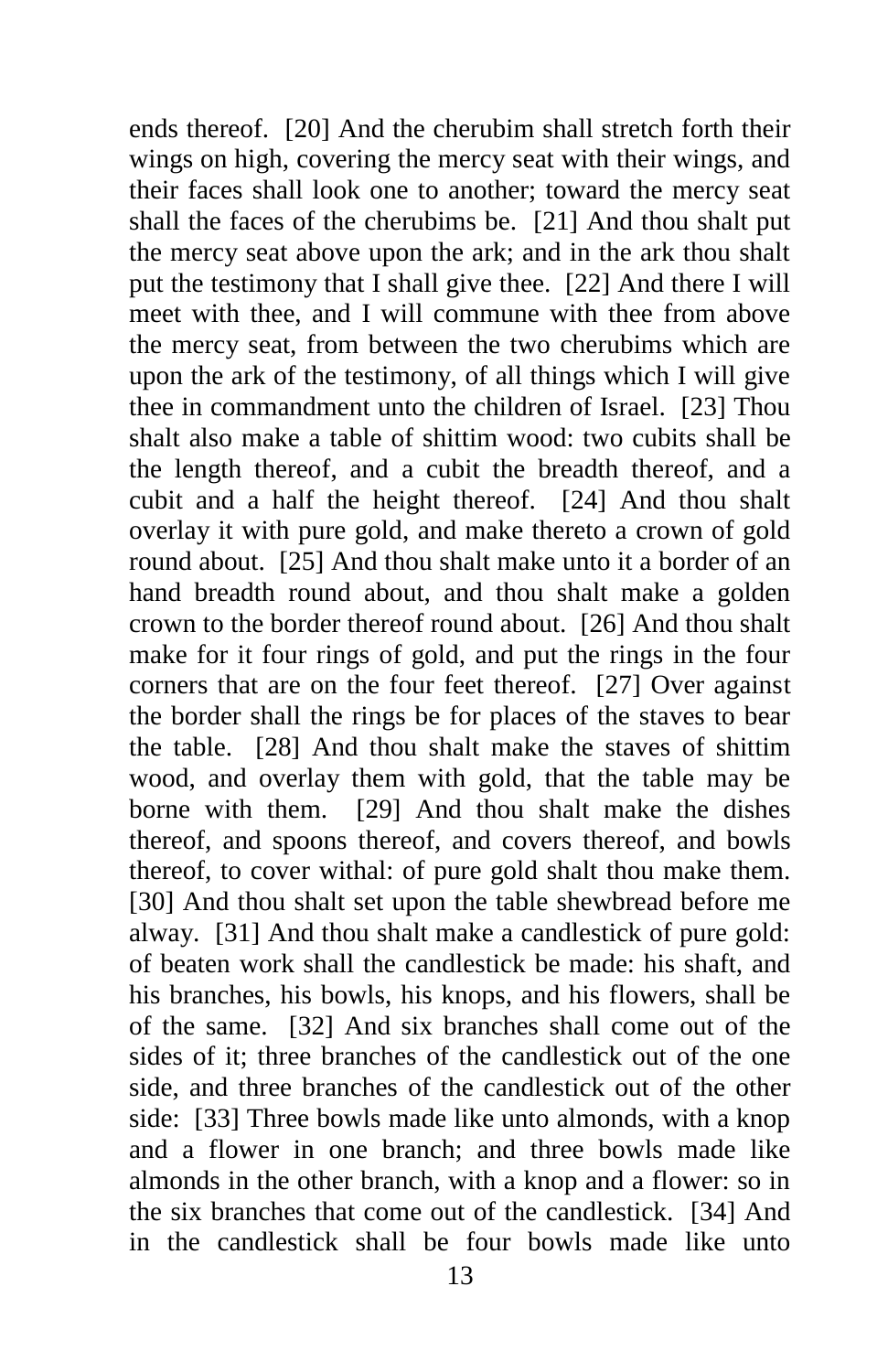almonds, with their knops and their flowers. [35] And there shall be a knop under two branches of the same, and a knop under two branches of the same, and a knop under two branches of the same, according to the six branches that proceed out of the candlestick. [36] Their knops and their branches shall be of the same: all it shall be one beaten work of pure gold. [37] And thou shalt make the seven lamps thereof: and they shall light the lamps thereof, that they may give light over against it. [38] And the tongs thereof, and the snuffdishes thereof, shall be of pure gold. [39] Of a talent of pure gold shall he make it, with all these vessels. [40] And look that thou make them after their pattern, which was shewed thee in the mount.

Exodus 30:1-10 And thou shalt make an altar to burn incense upon: of shittim wood shalt thou make it. [2] A cubit shall be the length thereof, and a cubit the breadth thereof; foursquare shall it be: and two cubits shall be the height thereof: the horns thereof shall be of the same. [3] And thou shalt overlay it with pure gold, the top thereof, and the sides thereof round about, and the horns thereof; and thou shalt make unto it a crown of gold round about. [4] And two golden rings shalt thou make to it under the crown of it, by the two corners thereof, upon the two sides of it shalt thou make it; and they shall be for places for the staves to bear it withal. [5] And thou shalt make the staves of shittim wood, and overlay them with gold. [6] And thou shalt put it before the vail that is by the ark of the testimony, before the mercy seat that is over the testimony, where I will meet with thee. [7] And Aaron shall burn thereon sweet incense every morning: when he dresseth the lamps, he shall burn incense upon it. [8] And when Aaron lighteth the lamps at even, he shall burn incense upon it, a perpetual incense before the LORD throughout your generations. [9] Ye shall offer no strange incense thereon, nor burnt sacrifice, nor meat offering; neither shall ye pour drink offering thereon. [10] And Aaron shall make an atonement upon the horns of it once in a year with the blood of the sin offering of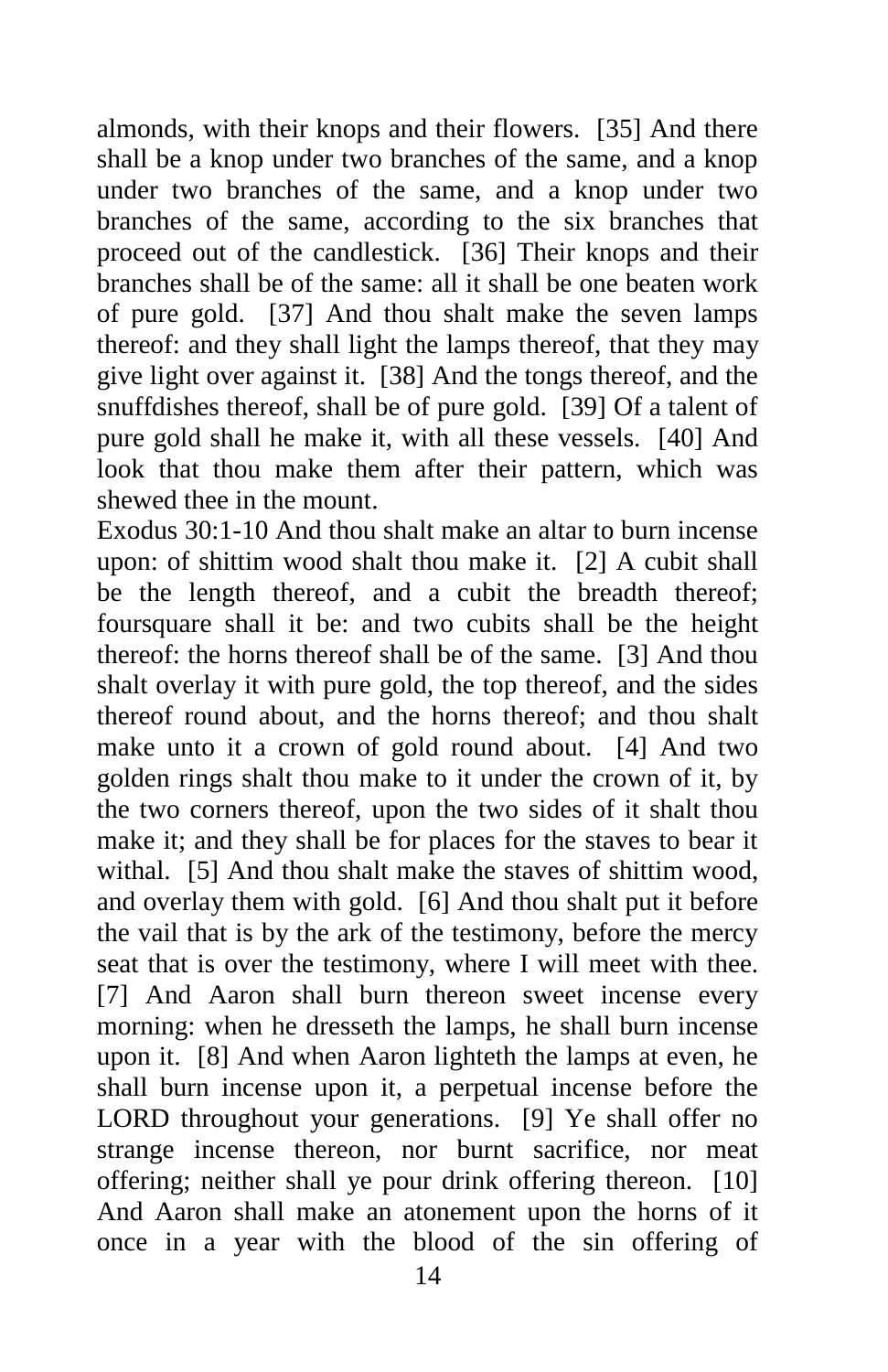atonements: once in the year shall he make atonement upon it throughout your generations: it is most holy unto the LORD.

 "Let them make me a sanctuary that I may dwell among them."

These are, of course, the key words out of all the scripture we have just read. The total purpose of God in commanding that Israel build the Tabernacle in the wilderness was that God might have a dwelling place, that he might dwell in the midst of them.

 In our series of studies of the journey of Israel after the flesh from Egypt to Jerusalem, we have already established that the journey of Old Testament Fleshly Israel was but a type and revelation of the journey of New Testament Spiritual Israel, which Spiritual Israel we are, out of the bondage we were in to this Egyptian world system, which is ruled over by the Devil and his Demons, into our Promised Land. We have also established that our Promised Land, of which Canaan was a type, is not some city out in space with streets paved with gold that we go to when we die, but that it is right here on this earth plane and two-fold in its aspect. First, our Spiritual Promised Land is to come to the measure of the stature of the fullness of Christ, the perfect man of Ephesians four. As this is accomplished, we will then have the anointing and power to drive the Devil and his Demons out of the earth and possess this good green earth, which God never created for the Devil and his demons, for the Kingdom of Jesus Christ, even as the Master said, "The meek shall inherit the earth."

 As we travel on our journey, God also is building a spiritual Tabernacle, a Temple, a dwelling place for Himself, that He might dwell among us, and we are that Tabernacle.

 For the Tabernacle that Moses pitched in the wilderness was but a type and substitute for the Temple that Solomon later built in Jerusalem. While Israel was traveling through the wilderness, it was made out of tent curtains, so that it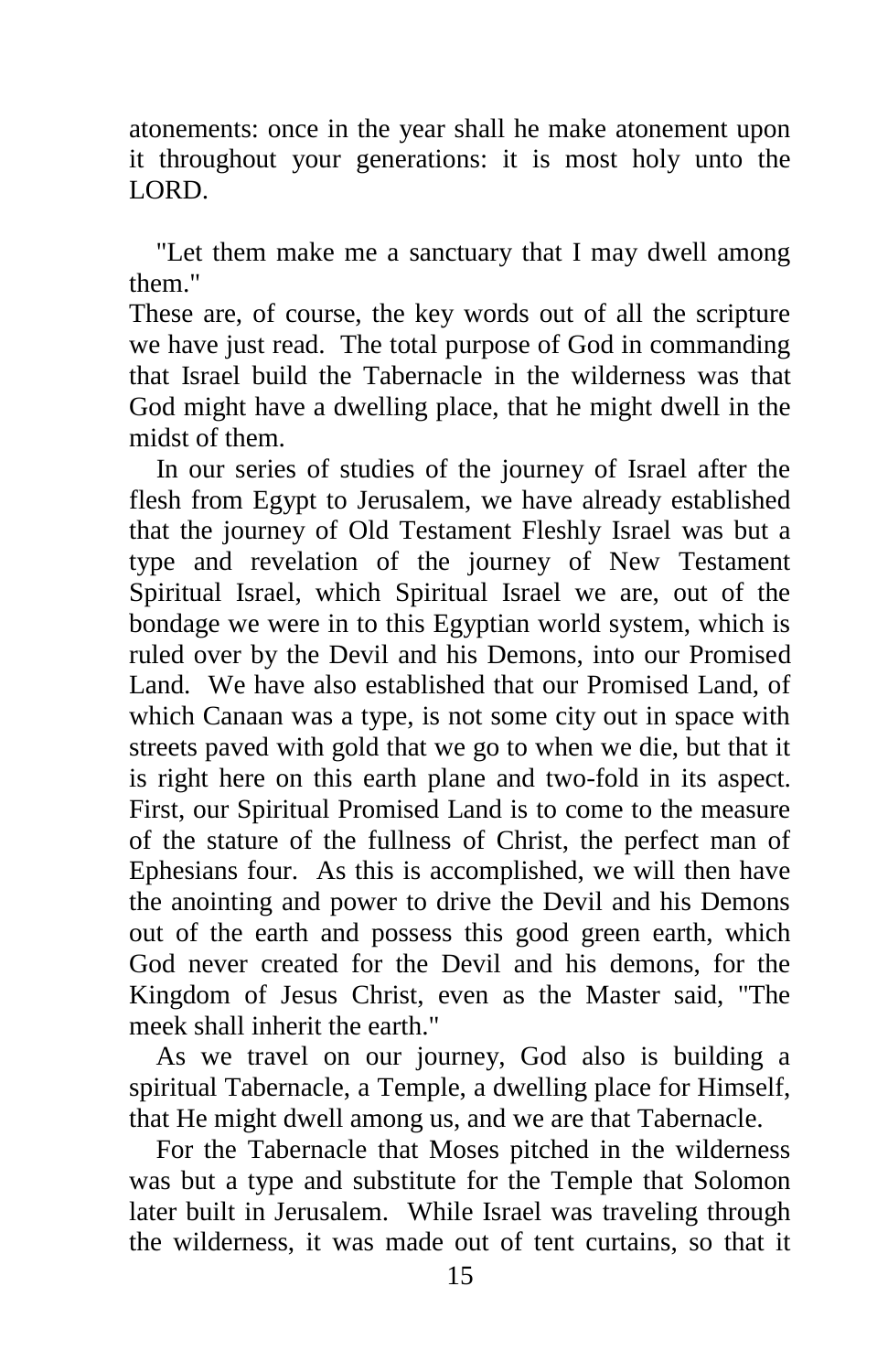could be easily dismantled and carried. But when they had at last conquered Jerusalem, and their traveling days were over, the Tabernacle made of tent curtains was replaced by the Temple Solomon built in Jerusalem made out of stone.

 Therefore, the Tabernacle Moses pitched in the wilderness was but a type of and substitute for the physical Temple that Solomon built in Jerusalem. And the physical Temple that Solomon built in Jerusalem is but a type of, and prophecy of, and revelation of God's holy spiritual Temple which He is building today, which Temple we are. For I Cor. chapter three tells us that today we are the Temple of God. And Ephesians 2, verses 19 through 22, tells us that we are being built upon the foundation of Apostles and Prophets, Jesus Christ Himself being the chief cornerstone into a holy Temple in the Lord, a habitation, (dwelling place) of God through the Spirit.

 When we study the Tabernacle that Moses pitched in the wilderness with its three divisions and its seven pieces of furniture, and the journey of Israel after the flesh on their day of atonement from outside its gates into the Holy of Holies, we have a perfect revelation of the seven steps of our journey from Salvation to Perfection in Christ. From outside the gate of God's Tabernacle, out in the world, lost and undone, into the true Holy of Holies to dwell in union with God our Father forever. For Israel's one day of atonement in which they symbolically, in their high priest, traveled from outside the gate into the Holy of Holies, was but a type of the total day of our atonement, in which we in Christ our true High Priest are traveling from outside God's true tabernacle into the true Holy of Holies, and thus into the atonement we had with God before the fall.

 In order that we might fully understand this let us first take a look at the Tabernacle with its three divisions and its seven pieces of furniture.

 The first division of the Tabernacle consisted of the Outer Court, which was an area 150 feet long and 75 feet wide, surrounded by what would be like a fence about seven feet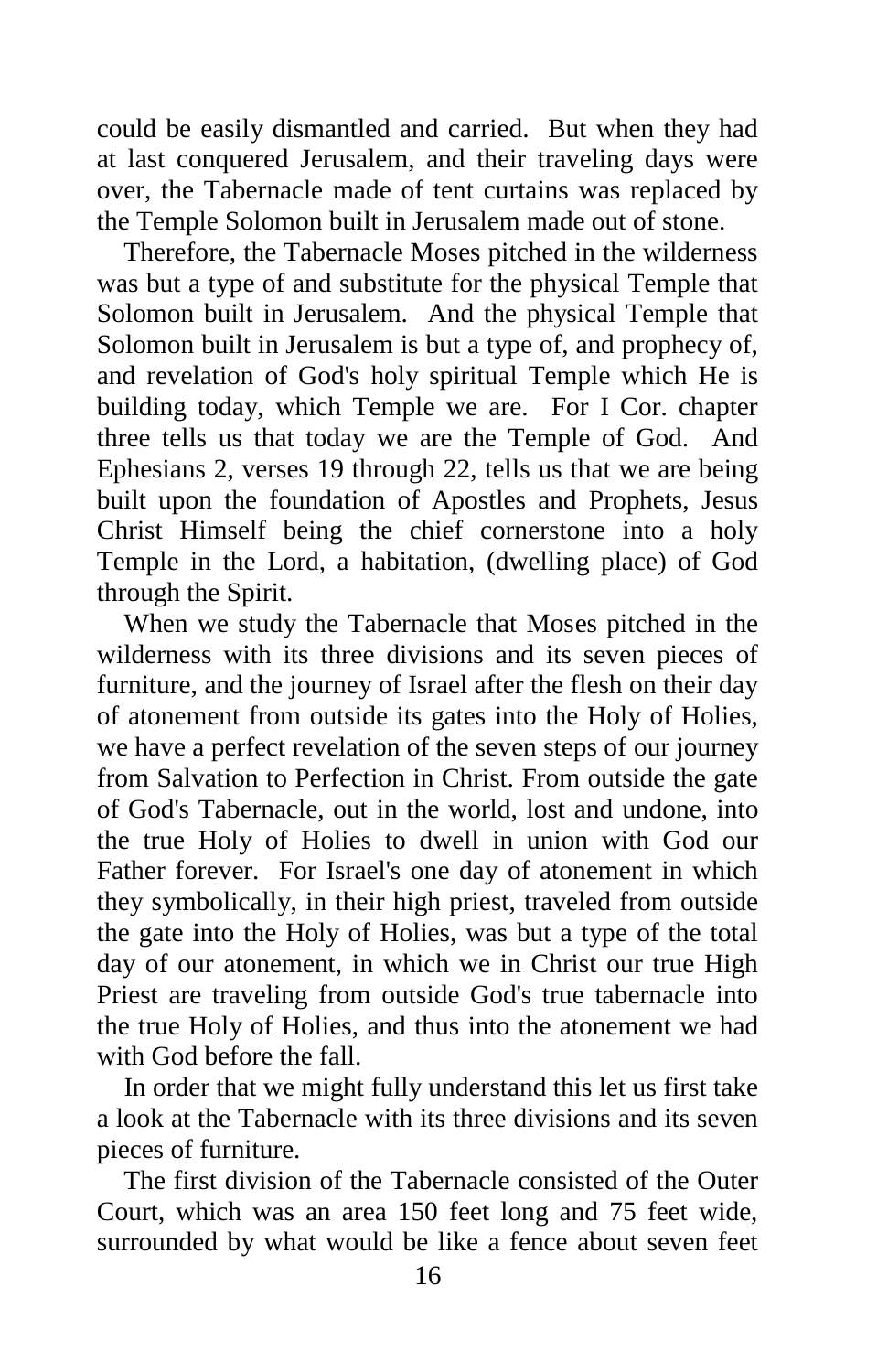high made out of tent curtains. The entrance to this Outer Court was called the gate. Inside the Outer Court and toward the back were two rooms one behind the other. The first was called the Holy Place and the second behind it was called the Holy of Holies.

 There were seven pieces of furniture in this Tabernacle. As we enter into the Outer Court through the gate the first piece of furniture we come to is the Altar of Burnt Offering. Here the Lamb that was slain on Israel's Day of Atonement was placed and the flesh consumed by fire. This speaks to us of the great atonement truth of Jesus suffering the fires of Hell to pay for our sins.

 As we pass the Altar of Burnt Offering going on back toward the Holy Place, we come next to the Brazen Laver. Here on the Day of Atonement, the High Priest must stop and wash his hands and his feet before going on into the Holy of Holies. Then as we enter through the door into the Holy Place, on our right we see the table of Shewbread. On the left is the seven-branched candlestick. As we pass between these two going on back toward the Holy of Holies, just before the entrance called the Veil we see the Golden Altar of Incense at which the High Priest must stop on the Day of Atonement and place the blood of the Atonement on its horns. Also on this altar the High Priest must daily place incense, a material substance, and burn it up until it is no longer a material substance, but Spiritual Odors wafting into the presence of God into the Holy of Holies.

 As we pass the Golden Altar and enter into the Holy of Holies, we see the Ark of the Covenant standing before us. This is a big trunk-like chest that contains the Tables of Law that were given to Moses, Aaron's rod that budded, and the pot of manna God told the children of Israel to save from their wilderness wanderings.

 On top of the Ark we find the Mercy Seat of God with the two cherubim standing on each end and their wings covering it.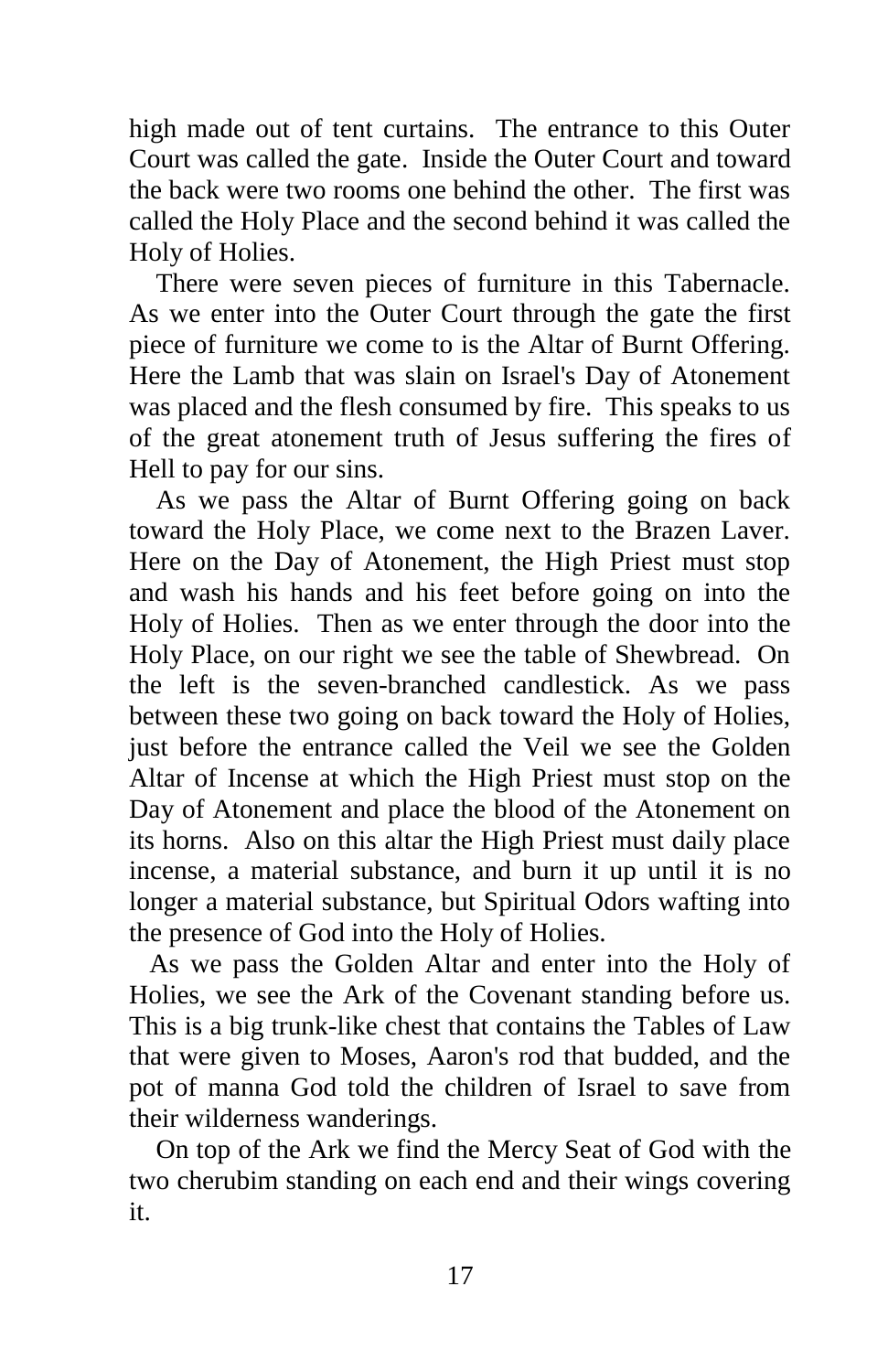Most of our readers will know, that when we say the Mercy Seat of God, we mean the center of God's mercy. This can best be illustrated by pointing out that my home state of Florida is divided into many counties. In each county there are a number of towns, but one town is always called the County Seat because it is the center or headquarters of the whole county. Thus, when we say the Mercy Seat of God, we mean the Seat, the center of God's mercy.

 Now having seen the Tabernacle and all its furnishings, let us go back outside the gate with all Israel on their day of atonement, which is a type of our day of atonement.

 Here we find all the people of Israel standing before the Tabernacle waiting for the Atonement service to begin. Here we find the High Priest and the Lamb that is to be slain. Of course, we all know the Lamb was a type of Jesus, the true Lamb of God that was slain to take away the sin of the world. The High Priest was also a type of Jesus our High Priest.

 As the children of Israel watch, the High Priest begins the service by placing his hand on the head of the Lamb. Since he is the representative of all the people, when he does this he places them and us in the Lamb that is slain, for in this atonement ritual the people of Fleshly Israel are type of those of us who are Spiritual Israel today. Therefore, spiritually we are in them on this Day of Atonement. So now, since the High Priest has placed us all in the Lamb that was to be slain and his blood is shed and all the people including us who have been placed in the Lamb have partaken of the death of the Lamb. This is typical of our accepting by faith today the blood of Jesus as atonement for our sins and partaking of his death. Now if the whole ritual had stopped here and the day of atonement had been over, then would be true the shallow surface gospel that is preached today, that conversion is salvation in its fullness, and that when one has by faith accepted the blood of Jesus and partaken of his death, that is the end of the matter and all they need to do is sit back and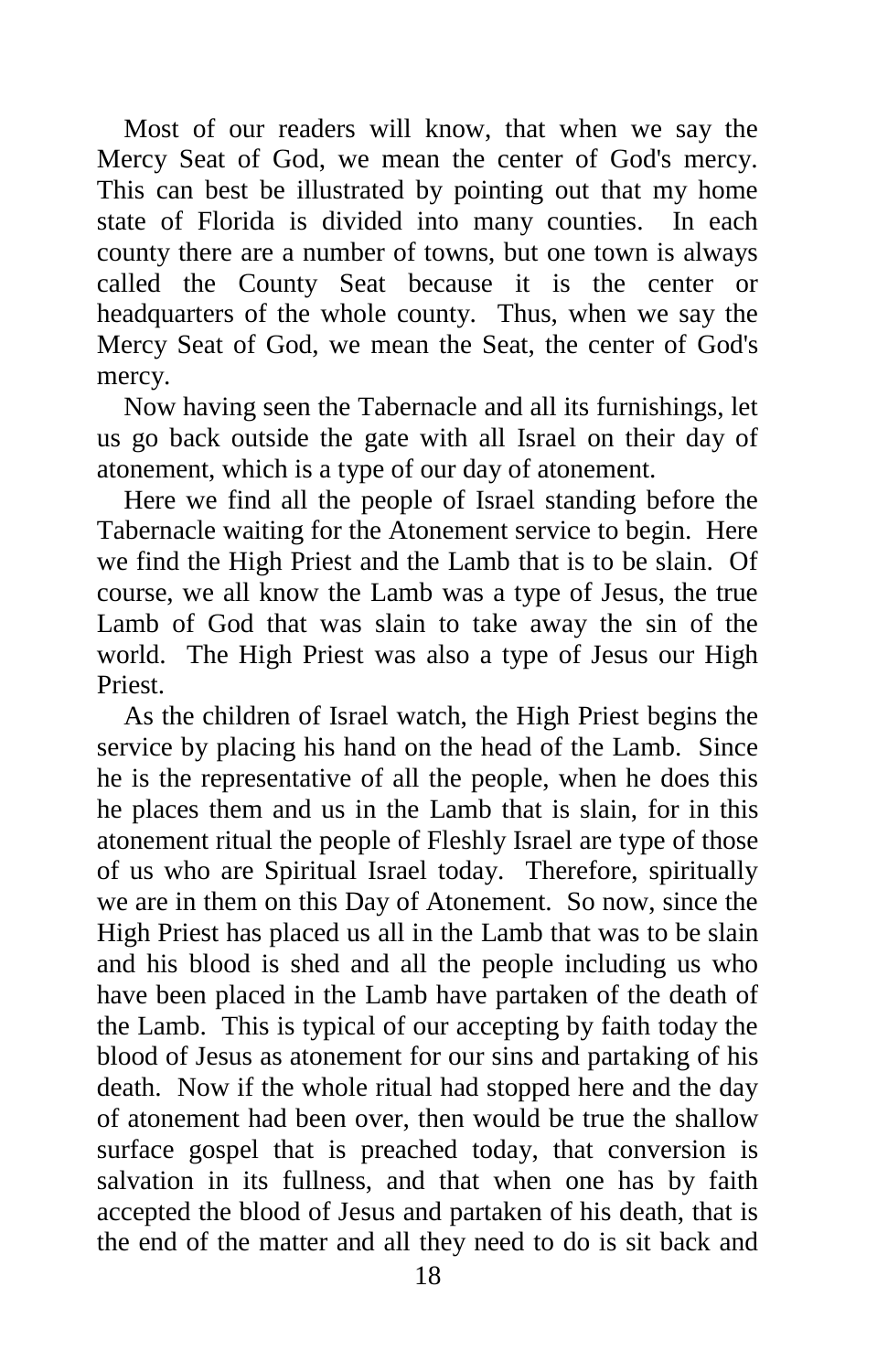relax and wait to go someday to a heavenly city. But the truth is the slaying of the Lamb was not the end of the atonement service, it was only the beginning. And those who had been placed in the Lamb by the High Priest and partaken of his death had not come to the end of their atonement journey, they hadn't even begun it, because they were still outside the Tabernacle of God. They were only, through their participation in the death of the Lamb, in a position to begin their journey into the Holy of Holies.

 Even so, when we by faith have accepted Jesus as our Saviour and partaken of his death, we have not come to the end of our salvation journey, but are only in a position to begin it.

 The next step was, after the Lamb was slain the High Priest takes the blood of the Lamb in his hands. Since all the people had been placed in the Lamb, and since the life is not in the flesh but in the blood, the people are therefore not in the flesh but in the blood of the Lamb, and since the blood is now in the hands of the High Priest, the people are now no longer in the Lamb but in the High Priest. Even so, the Bible teaches us that when we have by faith partaken of the death of the Lamb, we are now In Christ Our High Priest. We are no longer in the Lamb that was slain; we are in the living Christ our High Priest. So now, all the people are in the High Priest. Again we say that if the whole ritual had stopped here, then all that would be necessary for our own salvation would be conversion or acceptance by faith of the blood and getting in Christ. But again we say this was not the end of the journey but only the beginning. The people were not yet in the Tabernacle of God but still outside. They were only now in the High Priest and therefore in a position to begin their journey in Him, into the Tabernacle of God and ultimately into the Holy of Holies.

 Even so, when we are at last converted and In Christ our High Priest, we have not come to the end of our Salvation journey, but are only in a position to begin it, for we are still outside that Tabernacle of God.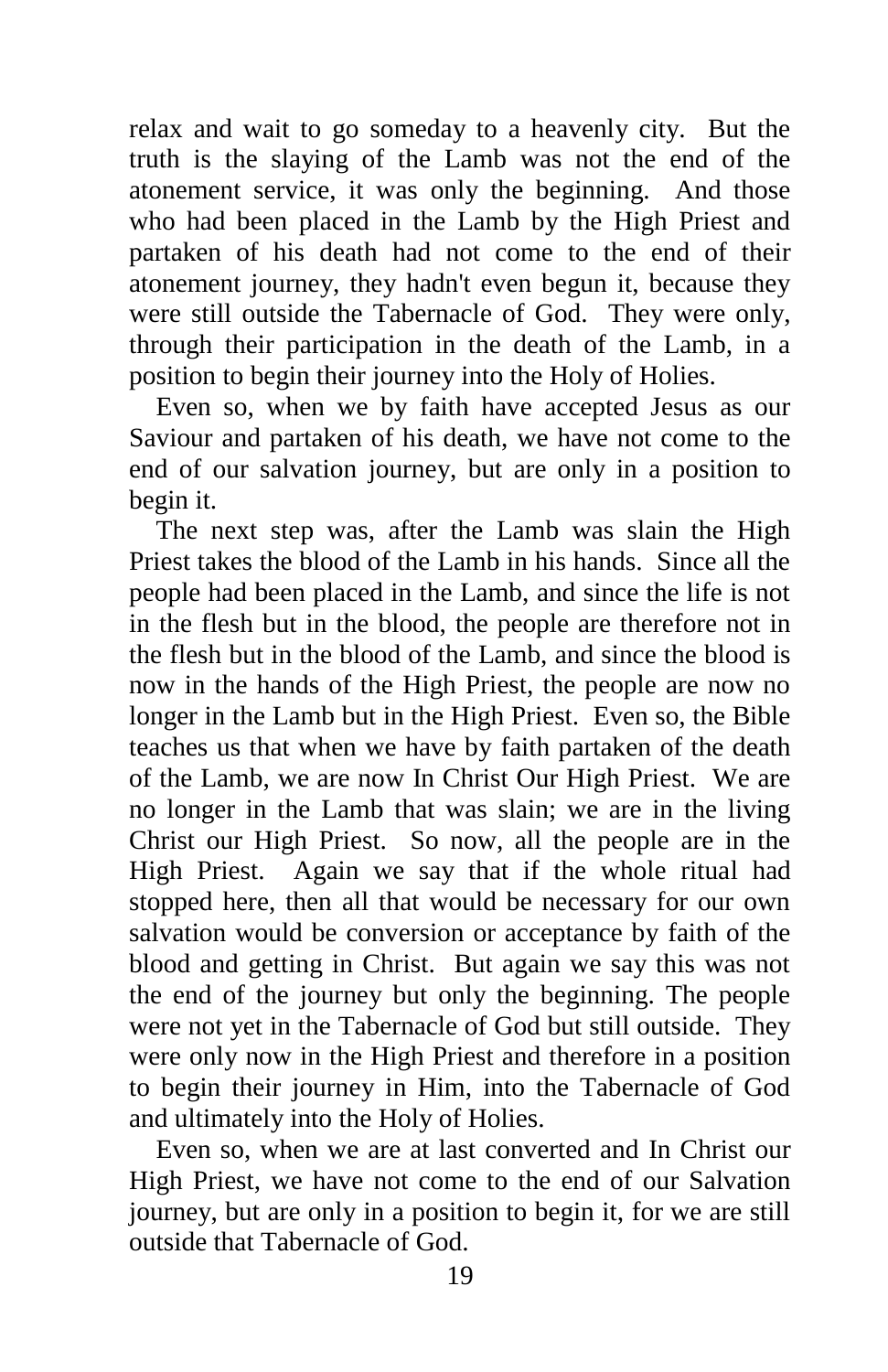Then the High Priest with all the people now in him begins his journey by entering through the gate of the Tabernacle into the Outer Court where the first piece of furniture he comes to is the Altar of Burnt Offering, which speaks to us of Jesus the true Lamb suffering the fires of hell to atone for our sins. This Outer Court is a type of the Outer Court Christianity we enter into through the gateway of water baptism, when after we have accepted by faith the blood of Jesus as an atonement for our sins and are in Christ, we join or enter through the gate of water baptism the visible church organization, whether it be Baptist, Methodist, Pentecostal, etc. Here, after we join the church, just as the first piece of furniture the High Priest came to was the Altar of Burnt Offering, so the first truth we are taught after we join the church is the atonement truth of which the Altar of Burnt Offering is a symbol. But the High Priest does not stop at the Altar of Burnt Offering. He continues his journey through the Outer Court, and just before the entrance to the Holy Place he comes to the Brazen Laver. Here he must stop and wash his hands and his feet before going on into the Holy of Holies.

 Here with the High Priest at the Brazen Laver, we learn another great truth. For this Brazen Laver speaks to us of moral washings we must experience in the Outer Court as after we have joined the church and study the Bible we begin to see those things in our lives and walk that must be washed out. We have been told by orthodox interpreters of the Bible that this High Priest of the Old Testament Tabernacle as he stops at the Brazen Laver to wash his hands and his feet was a type of Jesus alone, but this is far from the whole truth, for there was nothing in Jesus' walk that needed to be washed. His spiritual feet were always clean. Neither did he ever need to wash his spiritual hands. The Head of that High Priest was a type of Jesus who is the head of the body of Christ, true, but the body of that High Priest is a type of us the Body of Christ. For it is we, who after having been converted and having partaken of the death of the Lamb and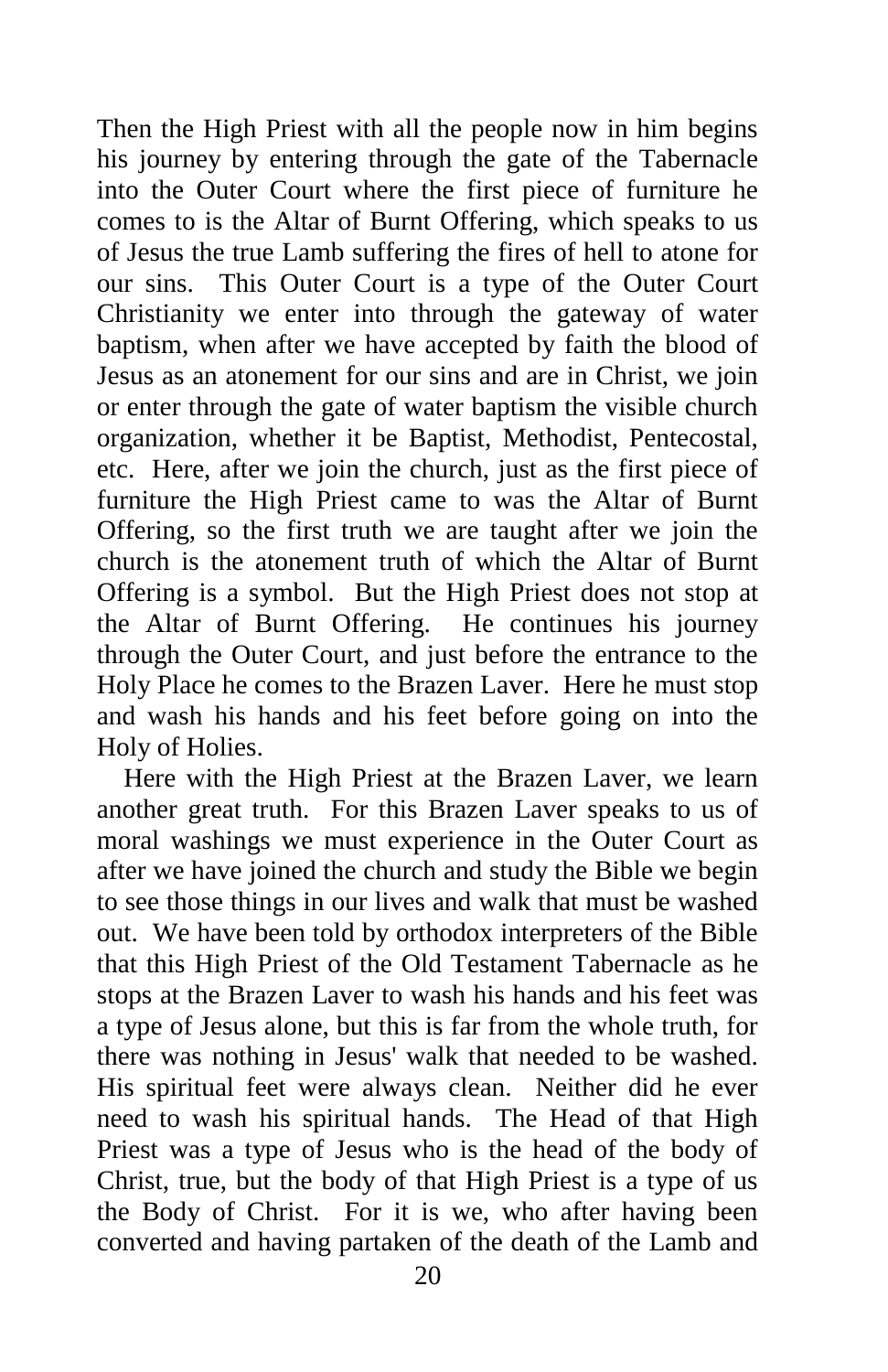are in Christ, who still must, have our feet washed, our walk cleaned up, for the word which Paul speaks to Christians in Hebrews 12 is still true "Without holiness, no man shall see the Lord." And we certainly do not mean the brand of holiness of some particular denomination or sect, but Christ's holiness.

 Here at the Brazen Altar we learn a great truth that is being restored to all those today in whom Joel's prophecy, that God would restore all that the cankerworm had eaten, is being fulfilled. Here we learn the real reason why Jesus washed his disciples feet at the Communion Table in the upper room 1900 years ago, and why he made foot washing just as much a part of the Communion service as eating the broken bread and drinking the cup.

 Jesus knew that the Old Testament type of the body of the High Priest's feet being washed had to be fulfilled in us the true body of the true High Priest Christ. Therefore, in the upper room that night long ago He instituted three parts of the Communion service, not two. Each one of them visibly and symbolically proclaiming a great spiritual truth and reality that must be fulfilled in us. First, He broke the bread and said, "Take, eat, this is my body," to symbolically proclaim the great truth He spoke in John 6:53, when He said. "Except ye eat my flesh and drink my blood ye have no life in you."

 It was the truth that was in Jesus that constituted His nature which He called His flesh. He was saying that except we, through eating the truth that was in Him take His nature into us, until we have fully eaten His nature and our nature is no more, but His is in us, we will never have eternal life. Since the Bible says the life is in the blood, His life was in His blood and when He said, "This is my blood, drink ye all of it," He did it to proclaim the great truth that except we take His supernatural life into us, until ours is no more and His is in us, we will never have eternal life.

 But Jesus did not stop there that night long ago. In the same hour and without a moment's hesitation He arose and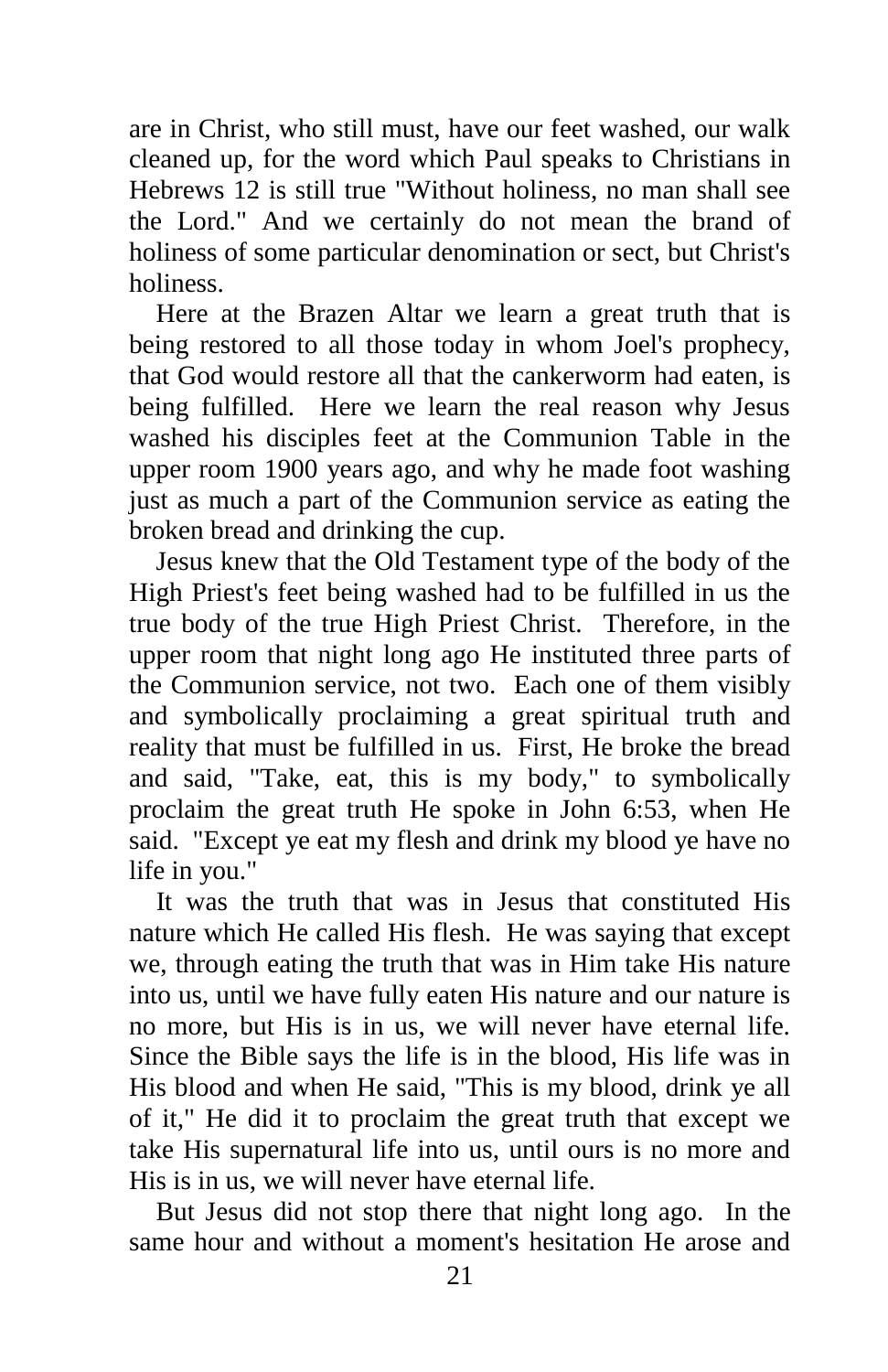girded Himself with a towel and washed his disciples' feet, and said, "As I have done unto ye, so do ye unto one another." This was to proclaim the third great truth of the communion, that after we have put our faith in the blood and are in Christ, the body of Christ still must have its feet washed. Our walk must be cleaned up, until we are walking in the holiness of Christ. And God's plan for accomplishing this is that every member of the body of Christ spiritually wash his brother members feet, by ministering to him that truth and love and help that will enable him to clean up his walk and come to the measure of the stature of the fullness of Christ. As I minister truth and love and help to one, I help him clean up his walk; as he ministers to another, he helps him clean up his walk, until one day, the whole body of Christ will have its feet washed clean, and we will all have come to the holiness of Christ. This is why the High Priest stopped at the Brazen Laver to wash his feet, and this is why Jesus washed the feet of the first members of His body, the twelve, who were representative of all that would come after, and this is why He told Peter, who didn't want Him to wash his feet, "If I wash thee not, thou hast no part with me," and, "He that is washed (by the blood) needeth not save to wash his feet."

 The Devil, of course, wanted to foster the shallow gospel that all that is necessary for our salvation is conversion, hiding the truth that we must go on to measure up to the stature of Christ and His holiness, therefore he tricked the church into dropping foot washing from the communion, so that the great truth that we must spiritually wash one another's' feet, by helping each other to clean up our spiritual walk, might fade away into obscurity. And truly it is not when we are standing above the other members of our body with a holier than thou attitude that we will be able to point out their weaknesses that will enable them to clean up their walk, but only when we are at their feet humbly willing to bathe them with our tears can they receive from us the help they need.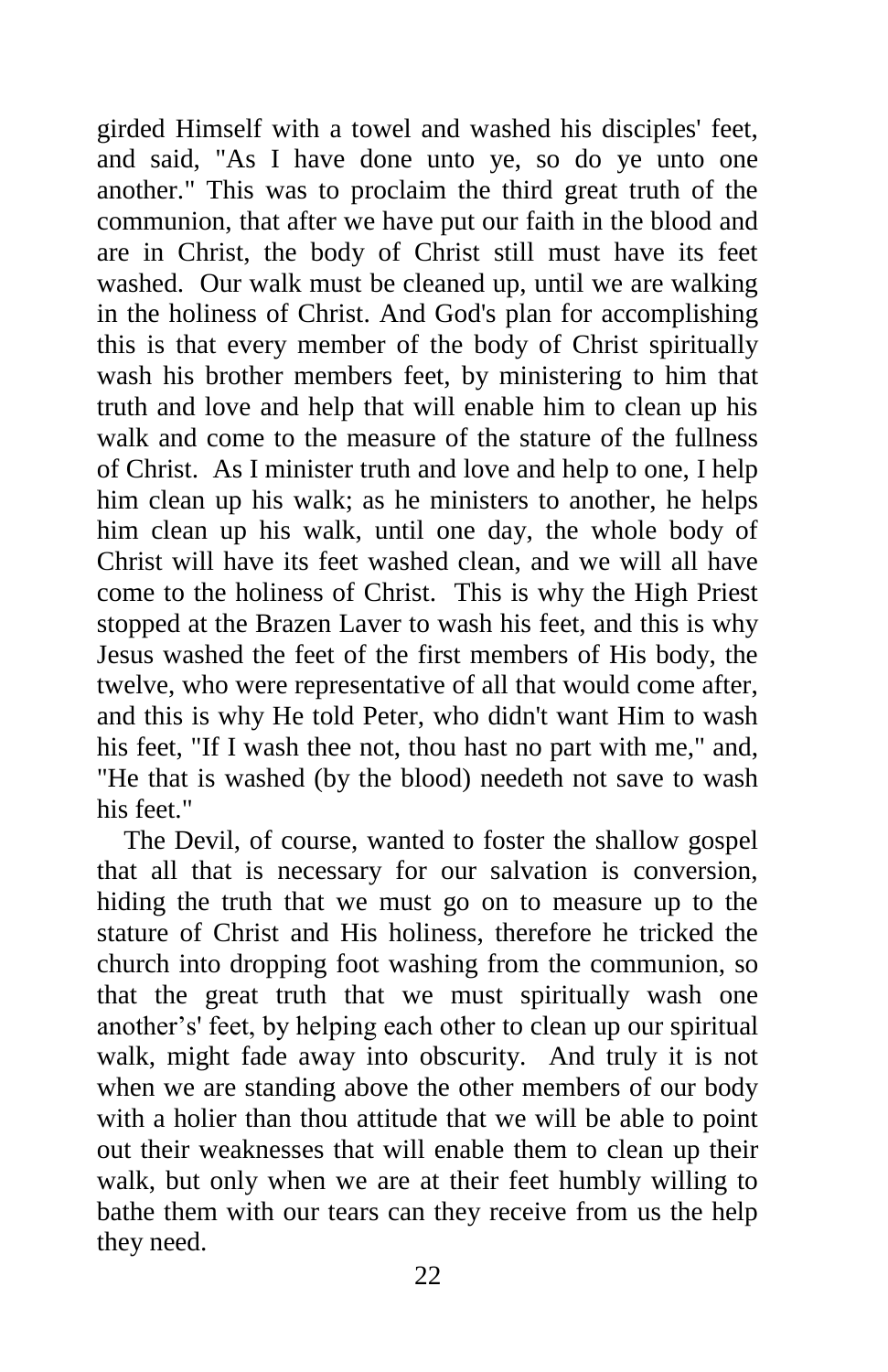In this hour God is fulfilling the word He spoke through Peter, in which He said Jesus had ascended into the heavens until the restitution or restoration of all things, which He hath spoken by the mouth of the holy prophets since time began. And all those who are hearing the voice of the Spirit of God in this hour will find Him restoring foot washing to their communion services.

For many years as a Baptist minister I was scornful of those who practiced foot washing, mainly because I knew they did not know why they did it. But two years ago, when God began to pour out upon me his restoration truth, for days he began to burn into my mind the revelation of Jesus' true purpose of His instituting foot washing in the communion. Soon I could no longer deny the truth. When I preached it to the Divine Order Assembly God had established in Miami, Florida, God confirmed it by giving the prophets visions, which left no doubt it was His word for the hour. However, the Lord told me not to do anything of myself, but to wait for Him to lead us into our first experience of foot washing. A few weeks later the pastor of another church in Miami invited our people to join them in a New Years' Eve Watch Night service, in which they were going to have communion and foot washing. When I announced to our assembly that we would go, all rejoiced except one of our finest young women, the wife of one of our Elders, whose name was Elaine. I did not know she was resisting in her heart until the night before we were to go to the foot washing service. Elaine came to me with one of the prophets who had had a dream concerning her and wanted the interpretation. In the dream we were all at the foot washing service and washing one another's feet; but Elaine was standing aside and shaking her head as if to say, "No! No!" She was wearing a lovely dark red gown, but there was a square piece missing from the front of the gown and laying on the floor in front of her. But suddenly she stopped shaking her head no, and began nodding her head yes. Immediately the missing square piece rose up from the floor and fitted itself into the hole in her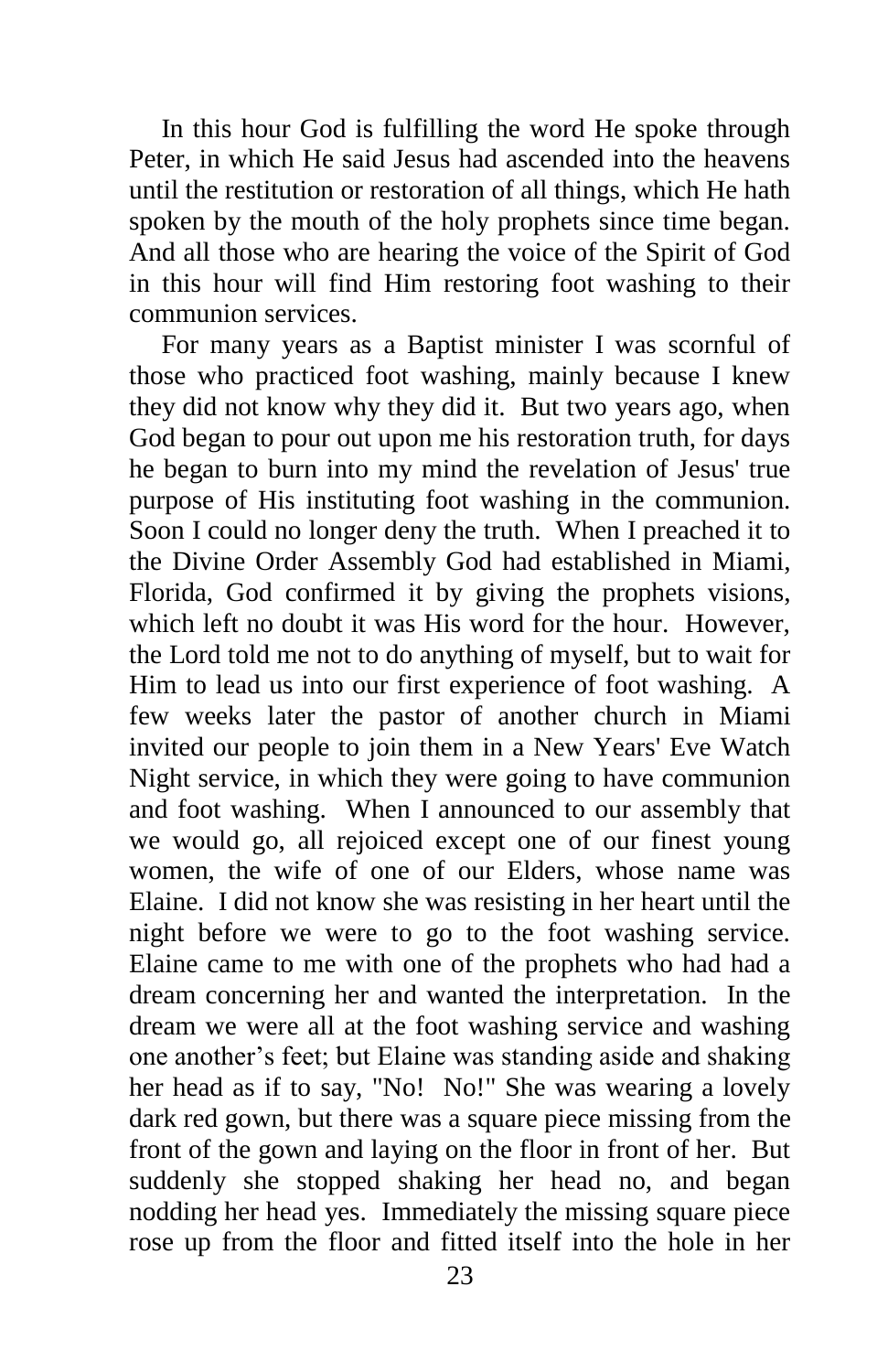gown and she was fully dressed. As they told me the dream I said, "Elaine, have you been resisting this foot washing truth in your heart?" She answered, "I certainly was. I told my husband that if that's what they're going to do at that service, I was not going." But then tears began to roll down her cheeks, and she said, "But Jesus has spoken to me, and I know he wants me to wash my sister's feet too." Then I told her the Lord was saying she would never be fully dressed in the robe of death to self till she has washed the saints' feet, both literally and spiritually.

 The most glorious experience our people have had was the afternoon he led us in our first foot washing service in our own assembly. We had waited carefully for the Spirit to lead us to just the order he would have us to follow, knowing that we were not bound to any of the legalistic traditional systems of the past. The service lasted over two hours. First we spent some time in worship and adoration of Jesus. Then I preached on the true purpose of the communion and the three great spiritual realities it symbolically proclaims. Then we passed the bread and the wine and all partook. Then we began the foot washing service. Our Elders had placed two rows of pews facing one another. Each row would seat seven people. In a straight line in the center between the pews were seven pans of water. For seven is the number that denotes perfection and this is the hour in which the Lord is going to perfect all things. Then fourteen at a time, the people came reverently and took their places facing one another. Our Elders stood on the side to minister with pitchers of water to refill the basins and extra towels for those who needed them. Then the first group of seven knelt before those facing' them and. lovingly washed their feet praying for them and sometimes weeping as they did so. When they were finished, they sat down and their brethren in turn washed their feet. Fourteen at a time, the people came and shared in this blessing and as they did, the spirit of the Lord was bringing forth praise, prophecy, tongues, and interpretation from the rest of the congregation, and speaking